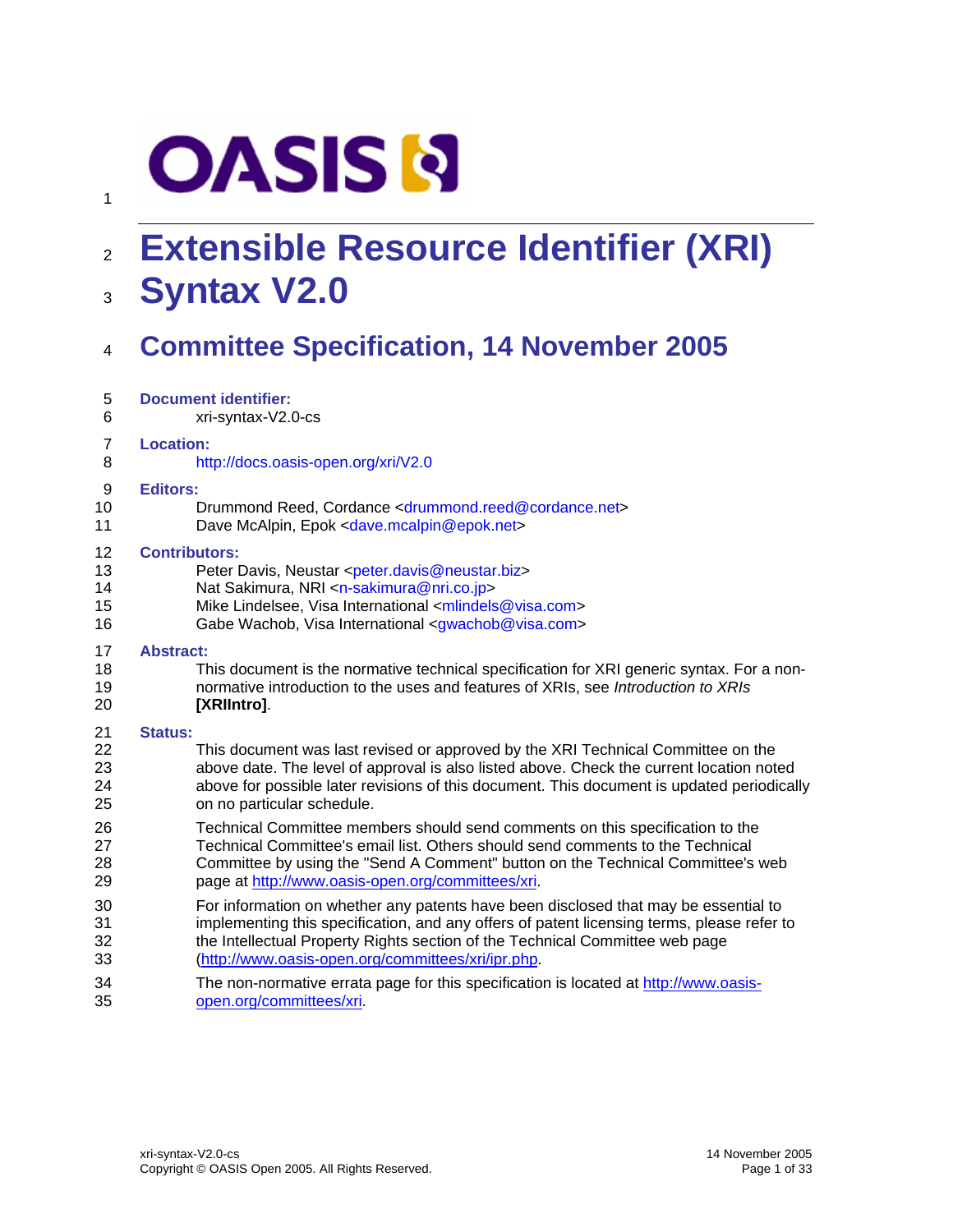# **Table of Contents** 36

| 37 |                |  |
|----|----------------|--|
| 38 |                |  |
| 39 |                |  |
| 40 |                |  |
| 41 |                |  |
| 42 |                |  |
| 43 |                |  |
| 44 | $\overline{2}$ |  |
| 45 |                |  |
| 46 |                |  |
| 47 |                |  |
| 48 |                |  |
| 49 |                |  |
| 50 |                |  |
| 51 |                |  |
| 52 |                |  |
| 53 |                |  |
| 54 |                |  |
| 55 |                |  |
| 56 |                |  |
| 57 |                |  |
| 58 |                |  |
| 59 |                |  |
| 60 |                |  |
| 61 |                |  |
| 62 |                |  |
| 63 |                |  |
| 64 |                |  |
| 65 |                |  |
| 66 |                |  |
| 67 |                |  |
| 68 |                |  |
| 69 |                |  |
| 70 |                |  |
| 71 |                |  |
| 72 |                |  |
| 73 |                |  |
| 74 |                |  |
| 75 |                |  |
| 76 |                |  |
| 77 |                |  |
| 78 | 3              |  |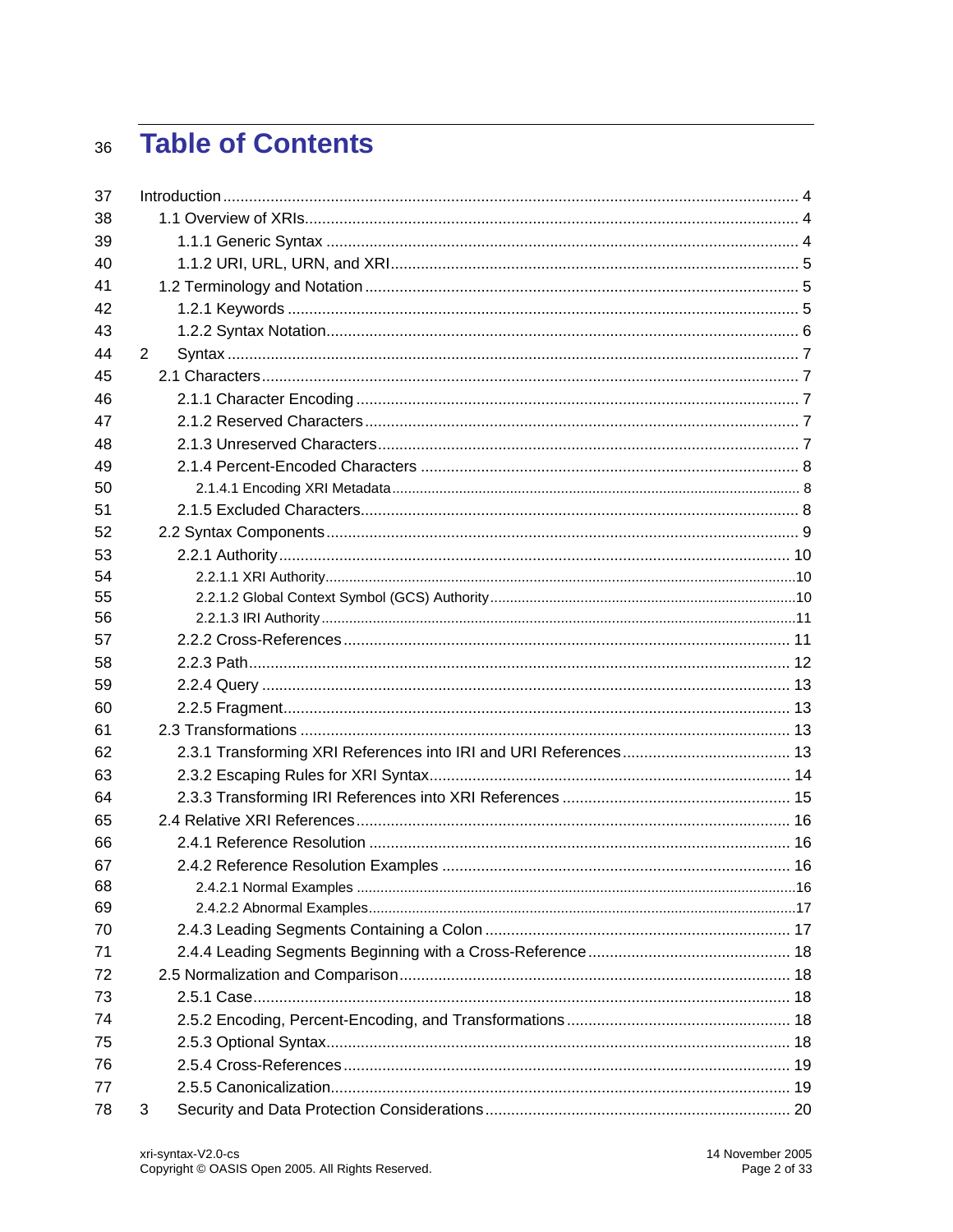| 79 |   |  |
|----|---|--|
| 80 |   |  |
| 81 |   |  |
| 82 |   |  |
| 83 |   |  |
| 84 | 4 |  |
| 85 |   |  |
| 86 |   |  |
| 87 |   |  |
| 88 |   |  |
| 89 |   |  |
| 90 |   |  |
| 91 |   |  |
| 92 |   |  |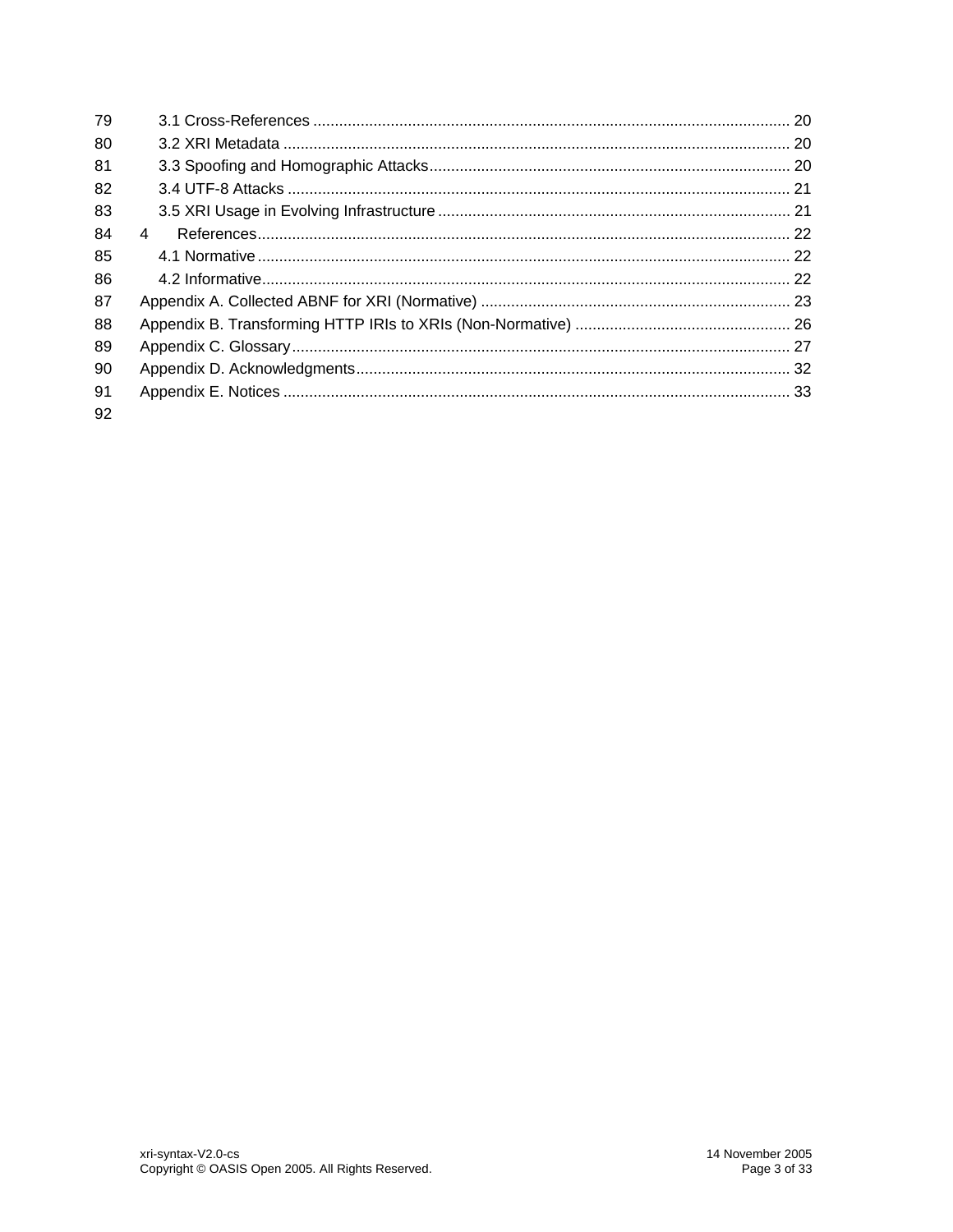# <span id="page-3-0"></span><sup>93</sup>**Introduction**

# 94 **1.1 Overview of XRIs**

95 Extensible Resource Identifiers (XRIs) provide a standard means of abstractly identifying a

- 96 97 resource independent of any particular concrete representation of that resource—or, in the case of a completely abstract resource, of any representation at all.
- 98 As shown in [Figure 1](#page-3-1), XRIs build on the foundation established by URIs (Uniform Resource
- 99 Identifiers) and IRIs (Internationalized Resource Identifiers) as defined by **[\[URI\]](#page-21-2)** and **[\[IRI\]](#page-21-3)**,
- 100 respectively.



<span id="page-3-1"></span>101 102

Figure 1: The relationship of XRIs, IRIs, and URIs

103 The IRI specification created a new identifier by extending the unreserved character set to include

104 characters beyond those allowed in generic URIs. It also defined rules for transforming this

105 identifier into a syntactically legal URI. Similarly, this specification creates a new identifier, an

106 XRI, that extends the syntactic elements (but not the character set) allowed in IRIs. To

107 accommodate applications that expect IRIs or URIs, this specification also defines rules for

108 transforming an XRI reference into a valid IRI or URI reference.

109 Although an XRI is not a Uniform Resource Name (URN) as defined in *URN Syntax* **[\[RFC2141\]](#page-21-4)**,

110 111 an XRI consisting entirely of persistent segments is designed to meet the requirements set out in *Functional Requirements for Uniform Resource Names* **[\[RFC1737\]](#page-21-5)**.

112 This document specifies the normative syntax for XRIs, along with associated normalization,

- 113 processing and equivalence rules. See also *An Introduction to XRIs* **[\[XRIIntro\]](#page-21-0)** for a non-
- 114 normative introduction to XRI architecture.

# 115 **1.1.1 Generic Syntax**

116 117 XRI syntax follows the same basic pattern as IRI and URI syntax. A fully-qualified XRI consists of the prefix "xri://" followed by the same four components as a generic authority-based IRI or URI.

### 118  $xri://$  authority / path ? query # fragment

119 120 121 122 123 The definitions of these components are, for the most part, supersets of the equivalent components in the generic IRI or URI syntax. One advantage of this approach is that the vast majority of HTTP URIs and IRIs, which derive directly from generic URI syntax, can be transformed to valid XRIs simply by changing the scheme from "http" to "xri". This transformation is discussed in Appendix B, "Transforming HTTP IRIs to XRIs".

- 124 XRI syntax extends generic IRI syntax in the following four ways:
- 125 126 127 1. *Persistent and reassignable segments.* Unlike generic URI syntax, XRI syntax allows the internal components of an XRI reference to be explicitly designated as either persistent or reassignable.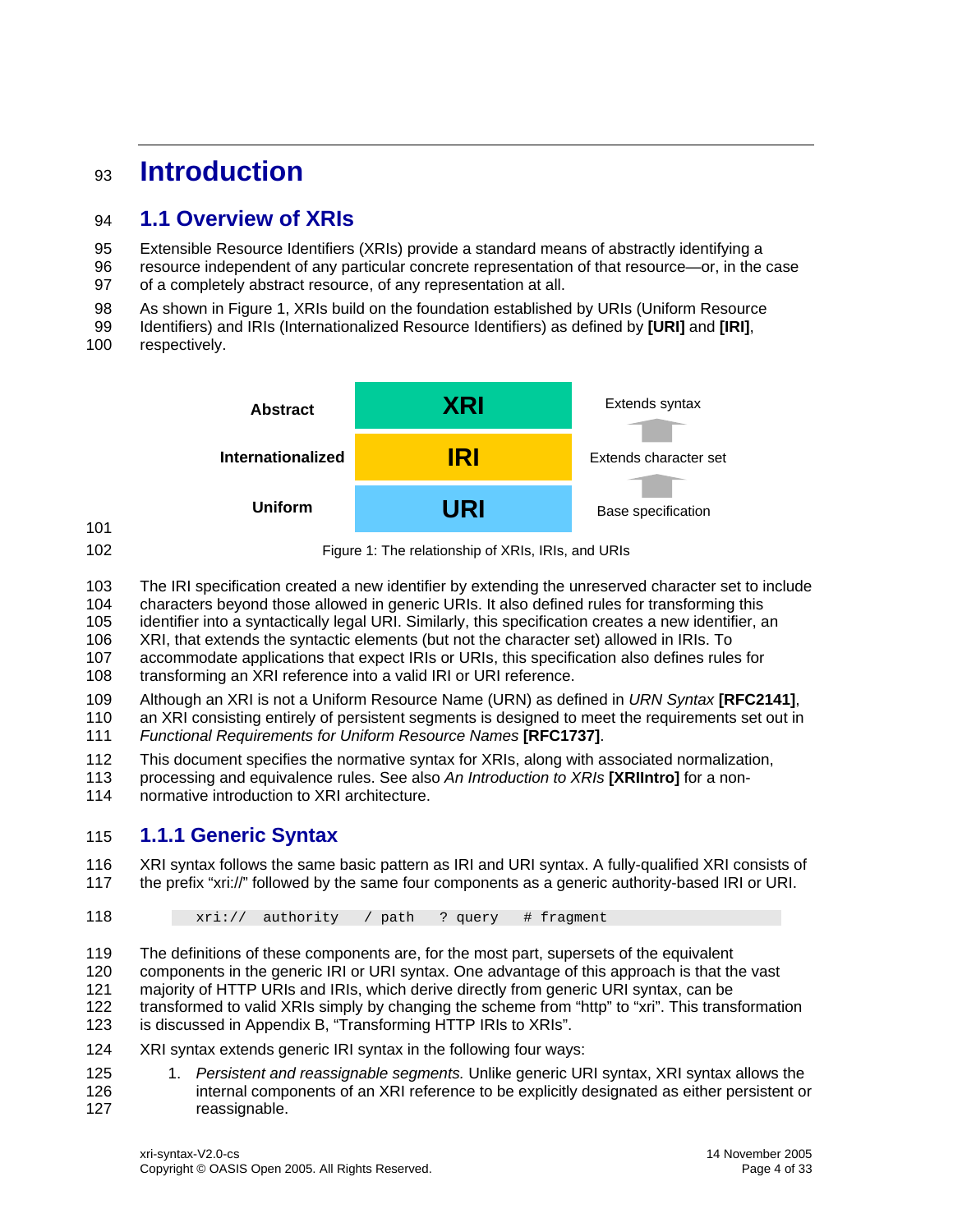- <span id="page-4-0"></span>128 129 130 131 132 133 134 2. *Cross-references.* Cross-references allow XRI references to contain other XRI references or IRIs as syntactically-delimited sub-segments. This provides syntactic support for "compound identifiers", i.e., the use of well-known, fully-qualified identifiers within the context of another XRI reference. Typical uses of cross-references include using wellknown types of metadata in an XRI reference (such as language or versioning metadata), or the use of globally-defined identifiers to mark parts of an XRI reference as having application- or vocabulary-specific semantics.
- 135 136 137 138 139 3. *Additional authority types.* While XRI syntax supports the same generic syntax used in IRIs for DNS and IP authorities, it also provides two additional options for identifying an authority: a) global context symbols (GCS), shorthand characters used for establishing the abstract global context of an identifier, and b) cross-references, which enable any identifier to be used to specify an XRI authority.

140 141 142 143 144 4. *Standardized federation.* Federated identifiers are those delegated across multiple authorities, such as DNS names. Generic URI syntax leaves the syntax for federated identifiers up to individual URI schemes, with the exception of explicit support for IP addresses. XRI syntax standardizes federation of both persistent and reassignable identifiers at any level of the path.

# 145 **1.1.2 URI, URL, URN, and XRI**

146 147 148 The evolution and interrelationships of the terms "URI", "URL", and "URN" are explained in a report from the Joint W3C/IETF URI Planning Interest Group, *Uniform Resource Identifiers (URIs), URLs, and Uniform Resource Names (URNs): Clarifications and Recommendations* 

149 **[\[RFC3305\]](#page-21-6)**. According to section 2.1:

- 150 151 152 153 "During the early years of discussion of web identifiers (early to mid 90s), people assumed that an identifier type would be cast into one of two (or possibly more) classes. An identifier might specify the location of a resource (a URL) or its name (a URN), independent of location. Thus a URI was either a URL or a URN."
- 154 This view has since changed, as the report goes on to state in section 2.2:
- 155 156 157 158 "Over time, the importance of this additional level of hierarchy seemed to lessen; the view became that an individual scheme did not need to be cast into one of a discrete set of URI types, such as 'URL', 'URN', 'URC', etc. Web-identifier schemes are, in general, URI schemes, as a given URI scheme may define subspaces."
- 159 This conclusion is shared by **[\[URI\]](#page-21-2)** which states in section 1.1.3:
- 160 161 162 "An individual [URI] scheme does not have to be classified as being just one of 'name' or 'locator'. Instances of URIs from any given scheme may have the characteristics of names or locators or both, often depending on the persistence and care in the assignment of identifiers
- 163 by the naming authority, rather than on any quality of the scheme."

164 165 166 XRIs are consistent with this philosophy. Although XRIs are designed to fulfill the requirements of abstract "names" that are resolved into concrete locators, XRI syntax does not distinguish between identifiers that represent "names", "locators" or "characteristics."

# 167 **1.2 Terminology and Notation**

# 168 **1.2.1 Keywords**

169 The key words "MUST", "MUST NOT", "REQUIRED", "SHALL", "SHALL NOT", "SHOULD",

170 "SHOULD NOT", "RECOMMENDED", "MAY" and "OPTIONAL" in this document are to be

171 interpreted as described in **[\[RFC2119\]](#page-21-7)**. When these words are not capitalized in this document,

172 they are meant in their natural language sense.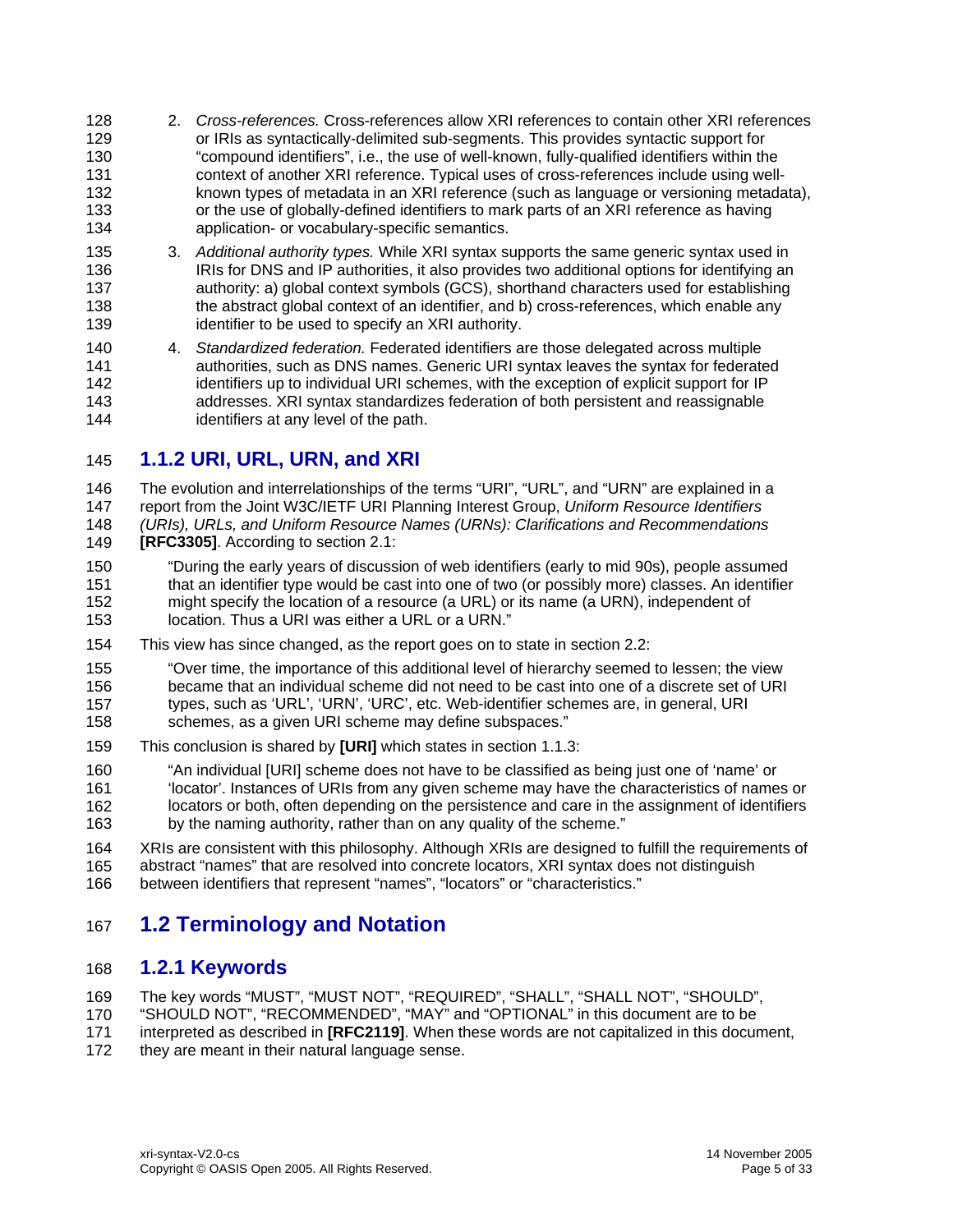# <span id="page-5-0"></span>173 **1.2.2 Syntax Notation**

174 This specification uses the syntax notation employed in **[\[IRI\]](#page-21-3)**: Augmented Backus-Naur Form

175 (ABNF), defined in **[\[RFC2234\]](#page-21-8)**. Although the ABNF defines syntax in terms of the US-ASCII

176 character encoding, XRI syntax should be interpreted in terms of the character that the ASCII-

177 178 encoded octet represents, rather than the octet encoding itself, as explained in **[\[URI\]](#page-21-2)**. As with URIs, the precise bit-and-byte representation of an XRI reference on the wire or in a document is

179 dependent upon the character encoding of the protocol used to transport it, or the character set of

180 the document that contains it.

181 182 The following core ABNF productions are used by this specification as defined by section 6.1 of **[RFC2234]**: ALPHA, CR, CTL, DIGIT, DQUOTE, HEXDIG, LF, OCTET and SP. The complete

183 XRI ABNF syntax is collected in [Appendix A](#page-22-1).

184 To simplify comparison between generic XRI syntax and generic IRI syntax, the ABNF

- 185 186 productions that are unique to XRIs are shown with light green shading, while those inherited from **[\[IRI\]](#page-21-3)** are shown with light yellow shading.
- 187 | This is an example of ABNF specific to XRI.

188 This is an example of ABNF inherited from IRI.

189 Lastly, because the prefix "xri://" is optional in absolute XRIs that use a global context symbol

190 (see section [2.2.1.2](#page-9-1)), some example XRIs are shown without this prefix.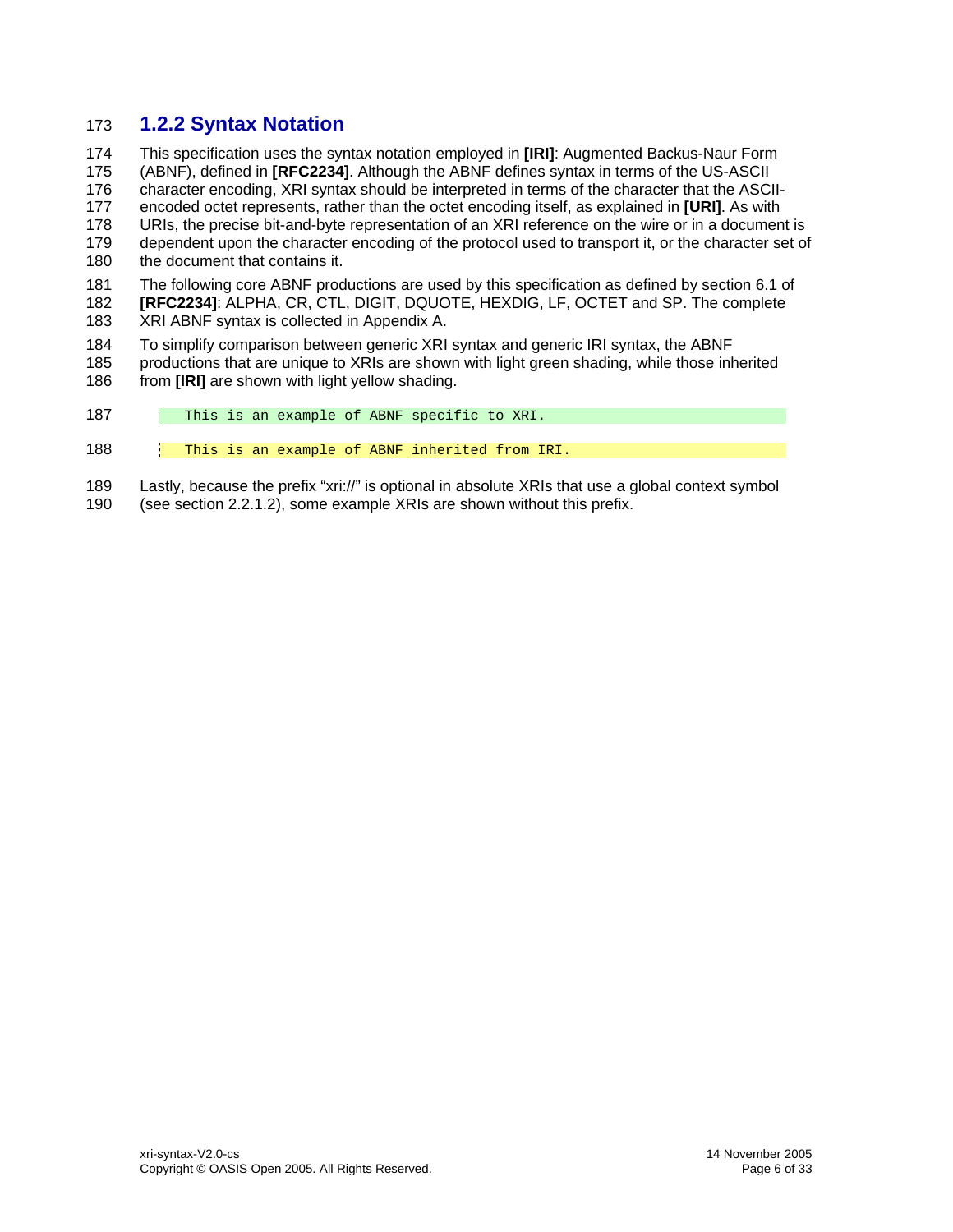# <span id="page-6-0"></span><sup>191</sup>**2 Syntax**

192 193 194 195 This section defines the normative syntax for XRIs. Note that additional constraints are inherited from **[\[IRI\]](#page-21-3)** and **[\[URI\]](#page-21-2)**, as defined in section [2.2.](#page-8-1) Also note that some productions in the XRI ABNF are ambiguous. As with IRIs and URIs, a "first-match-wins" rule is used to disambiguate ambiguous productions. See **[\[URI\]](#page-21-2)** for more details.

# 196 **2.1 Characters**

197 198 XRI character set and encoding are inherited from **[\[IRI\]](#page-21-3)**, which is a superset of generic URI syntax as defined in **[\[URI\]](#page-21-2)**.

# 199 **2.1.1 Character Encoding**

200 201 202 203 204 205 206 207 The standard character encoding of XRI is UTF-8, as recommended by **[\[RFC2718\]](#page-21-9)**. When an XRI reference is presented as a human-readable identifier, the representation of the XRI reference in the underlying document may use the character encoding of the underlying document. However, this representation must be converted to UTF-8 before the XRI can be processed outside the document. This encoding in UTF-8 MUST include normalization according to Normalization Form KC (NFKC) as defined in **[\[UTR15\]](#page-21-10)**. The stricter NFKC is specified rather than Normalization Form C (NFC) used in IRI encoding **[\[IRI\]](#page-21-3)** because NFKC reduces the number of UCS compatability characters allowed in an XRI and increases the probability of equivalence matches.

# <span id="page-6-1"></span>208 **2.1.2 Reserved Characters**

209 210 211 212 213 214 215 The overall XRI reserved character set is the same as the reserved character set defined by **[\[URI\]](#page-21-2)** and **[\[IRI\]](#page-21-3)**. Due to the extended syntax of XRIs, however, the allocation of reserved characters between the "general delimiters" and "sub-delimiters" productions is different. Those characters that have defined semantics in generic XRI syntax appear in the xri-gen-delims production. Those characters that do not have defined semantics but that are reserved for use as implementation-specific delimiters appear in the xri-sub-delims production. The rgcs-char production that appears in xri-gen-delims below is discussed in section [2.2.1.2.](#page-9-1)

| 216        | $xri-reserved = xri-qen-delims / xri-sub-delims$                                                                                                                                                                                                                                                                                                                                           |
|------------|--------------------------------------------------------------------------------------------------------------------------------------------------------------------------------------------------------------------------------------------------------------------------------------------------------------------------------------------------------------------------------------------|
| 217<br>218 | $xri-qen-delims = "(" / "/" / "?" / "#" / "[" / "] " / "/ " / "/")$<br>$\frac{1}{2}$ $\frac{1}{2}$ $\frac{1}{2}$ $\frac{1}{2}$ $\frac{1}{2}$ $\frac{1}{2}$ $\frac{1}{2}$ $\frac{1}{2}$ $\frac{1}{2}$ $\frac{1}{2}$ $\frac{1}{2}$ $\frac{1}{2}$ $\frac{1}{2}$ $\frac{1}{2}$ $\frac{1}{2}$ $\frac{1}{2}$ $\frac{1}{2}$ $\frac{1}{2}$ $\frac{1}{2}$ $\frac{1}{2}$ $\frac{1}{2}$ $\frac{1}{2}$ |
| 219        | $xri-sub-delims = "&" / "i" / "i" / "i"$                                                                                                                                                                                                                                                                                                                                                   |

220 221 222 If an XRI reserved character is used as a data character and not as a delimiter, the character MUST be percent-encoded per the rules in section [2.1.4](#page-7-1), "Percent-Encoded Characters". XRI references that differ in the percent-encoding of a reserved character are not equivalent.

# 223 **2.1.3 Unreserved Characters**

224 225 The characters allowed in XRI references that are not reserved are called unreserved. XRI has the same set of unreserved characters as the "iunreserved" production in **[\[IRI\]](#page-21-3)**.

226 iunreserved = ALPHA / DIGIT / "-" / "-" / "~" / ucschar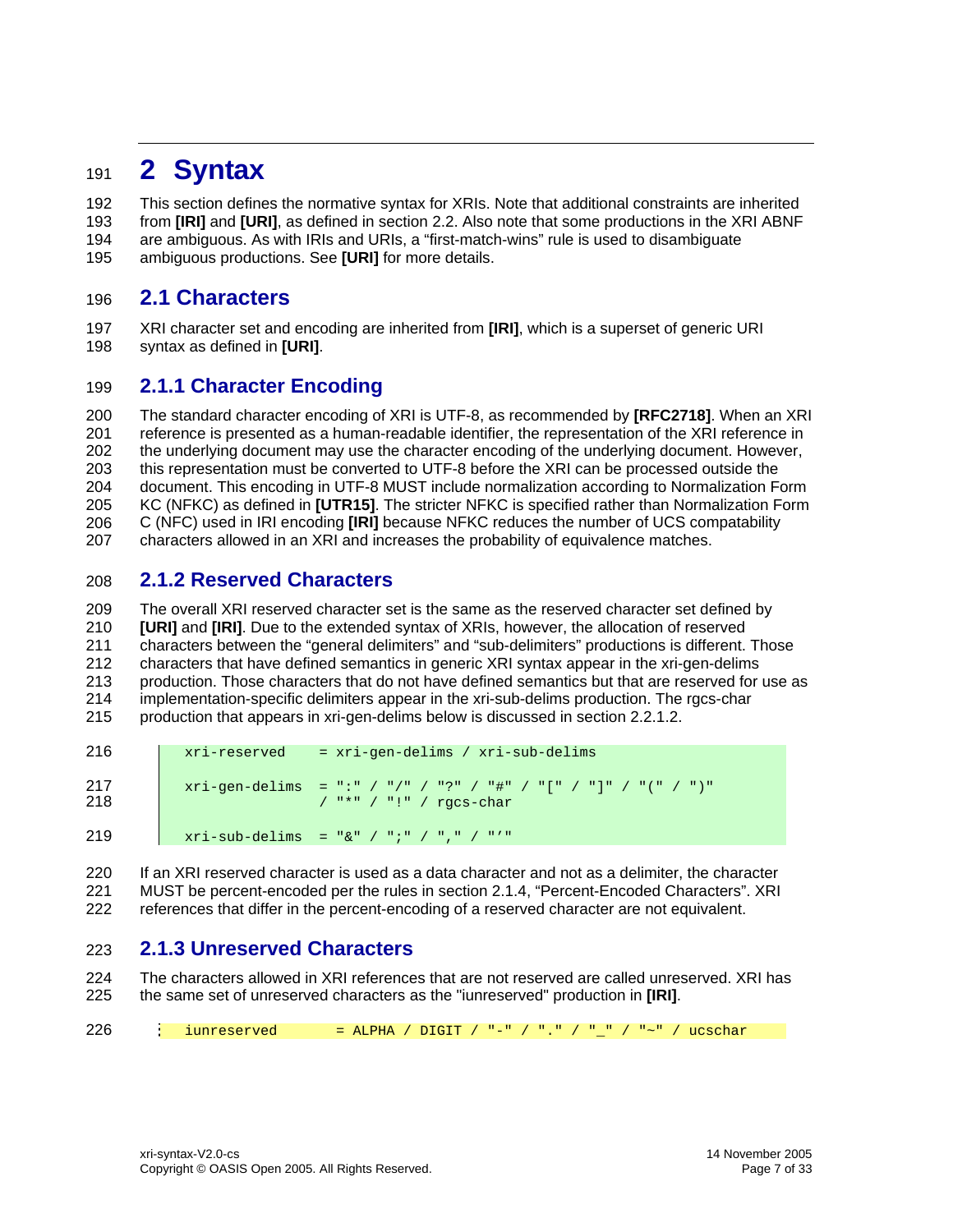<span id="page-7-0"></span>

| 227 | ucschar | $=$ $xA0-D7FF$ / $xF900-FDCF$ / $xFDF0-FFFF$                                                                                                                                                                                                                                                                          |
|-----|---------|-----------------------------------------------------------------------------------------------------------------------------------------------------------------------------------------------------------------------------------------------------------------------------------------------------------------------|
| 228 |         | / %x10000-1FFFD / %x20000-2FFFD / %x30000-3FFFD                                                                                                                                                                                                                                                                       |
| 229 |         | / %x40000-4FFFD / %x50000-5FFFD / %x60000-6FFFD                                                                                                                                                                                                                                                                       |
| 230 |         | / %x70000-7FFFD / %x80000-8FFFD / %x90000-9FFFD                                                                                                                                                                                                                                                                       |
| 231 |         | / $\frac{1}{8}$ $\frac{1}{8}$ $\frac{1}{8}$ $\frac{1}{8}$ $\frac{1}{8}$ $\frac{1}{8}$ $\frac{1}{8}$ $\frac{1}{8}$ $\frac{1}{8}$ $\frac{1}{8}$ $\frac{1}{8}$ $\frac{1}{8}$ $\frac{1}{8}$ $\frac{1}{8}$ $\frac{1}{8}$ $\frac{1}{8}$ $\frac{1}{8}$ $\frac{1}{8}$ $\frac{1}{8}$ $\frac{1}{8}$ $\frac{1}{8}$ $\frac{1}{8}$ |
| 232 |         | / $\frac{1}{2}$ $\frac{1}{2}$ $\frac{1}{2}$ $\frac{1}{2}$ $\frac{1}{2}$ $\frac{1}{2}$ $\frac{1}{2}$ $\frac{1}{2}$ $\frac{1}{2}$ $\frac{1}{2}$ $\frac{1}{2}$ $\frac{1}{2}$ $\frac{1}{2}$ $\frac{1}{2}$ $\frac{1}{2}$ $\frac{1}{2}$ $\frac{1}{2}$ $\frac{1}{2}$ $\frac{1}{2}$ $\frac{1}{2}$ $\frac{1}{2}$ $\frac{1}{2}$ |

233 234 235 Percent-encoding unreserved characters in an XRI does not change what resource is identified by that XRI. However, it may change the result of an XRI comparison (see section [2.5,](#page-17-1) "Normalization and Comparison"), so unreserved characters SHOULD NOT be percent-encoded.

# <span id="page-7-1"></span>236 **2.1.4 Percent-Encoded Characters**

237 238 239 240 241 XRIs follow the same rules for percent-encoding as IRIs and URIs. That is, any *data* character in an XRI reference MUST be percent-encoded if it does not have a representation using an unreserved character but SHOULD NOT be percent-encoded if it does have a representation using an unreserved character. Delimiters in an XRI reference that have a representation using a reserved character MUST NOT be percent-encoded.

242 243 244 245 246 247 An XRI reference thus percent-encoded is said to be in *XRI-normal form*. Not all XRI references in XRI-normal form are syntactically legal IRI or URI references. Rules for converting an XRI reference to a valid IRI or URI reference are discussed in section [2.3.1.](#page-12-1) An XRI reference is in XRI-normal form if it is minimally percent-encoded and matches the ABNF provided in this document, but it is a valid IRI or URI reference only after it is percent-encoded according to the transformation described in section [2.3.1](#page-12-1).

248 249 A percent-encoded octet is a character triplet consisting of the percent character "%" followed by the two hexadecimal digits representing that octet's numeric value.

250 pct-encoded = "%" HEXDIG HEXDIG

251 The uppercase hexadecimal digits "A" through "F" are equivalent to the lowercase digits "a"

- 252 253 254 through "f", respectively. XRI references that differ only in the case of hexadecimal digits used in percent-encoded octets are equivalent. For consistency, XRI generators and normalizers SHOULD use uppercase hexadecimal digits for percent-encoded triplets.
- 
- 255 256 Note that a % symbol used to represent itself in an XRI reference (i.e., as data and not to introduce a percent-encoded triplet) must be percent-encoded.

# <span id="page-7-2"></span>257 **2.1.4.1 Encoding XRI Metadata**

258 259 260 261 262 In some cases, the transformation of an identifier in its native language and display format into an XRI reference in XRI-normal form may lose information that cannot be retained through percentencoding. For example, in certain languages, displaying the glyph of a UTF-8 encoded character requires additional language and font information not available in UTF-8. The loss of this information during UTF-8 encoding might cause the resulting XRI to be ambiguous.

- 263 264 XRI syntax offers an option for encoding this language metadata using a cross-reference beginning with the GCS "\$" symbol (see section [2.2.1.2\)](#page-9-1). The top level authority for language
- 265 metadata is the *XRI Metadata Specification* published by the OASIS XRI Technical Committee.

# 266 **2.1.5 Excluded Characters**

267 268 269 270 271 Certain characters, such as "space", are excluded from XRI syntax and must be percent-encoded in order to be represented within an XRI. Systems responsible for accepting or presenting XRI references may choose to percent-encode excluded characters on input and/or decode them prior to display, as described in section [2.1.4](#page-7-1). A string that contains these characters in a nonpercent-encoded form, however, is not a valid XRI.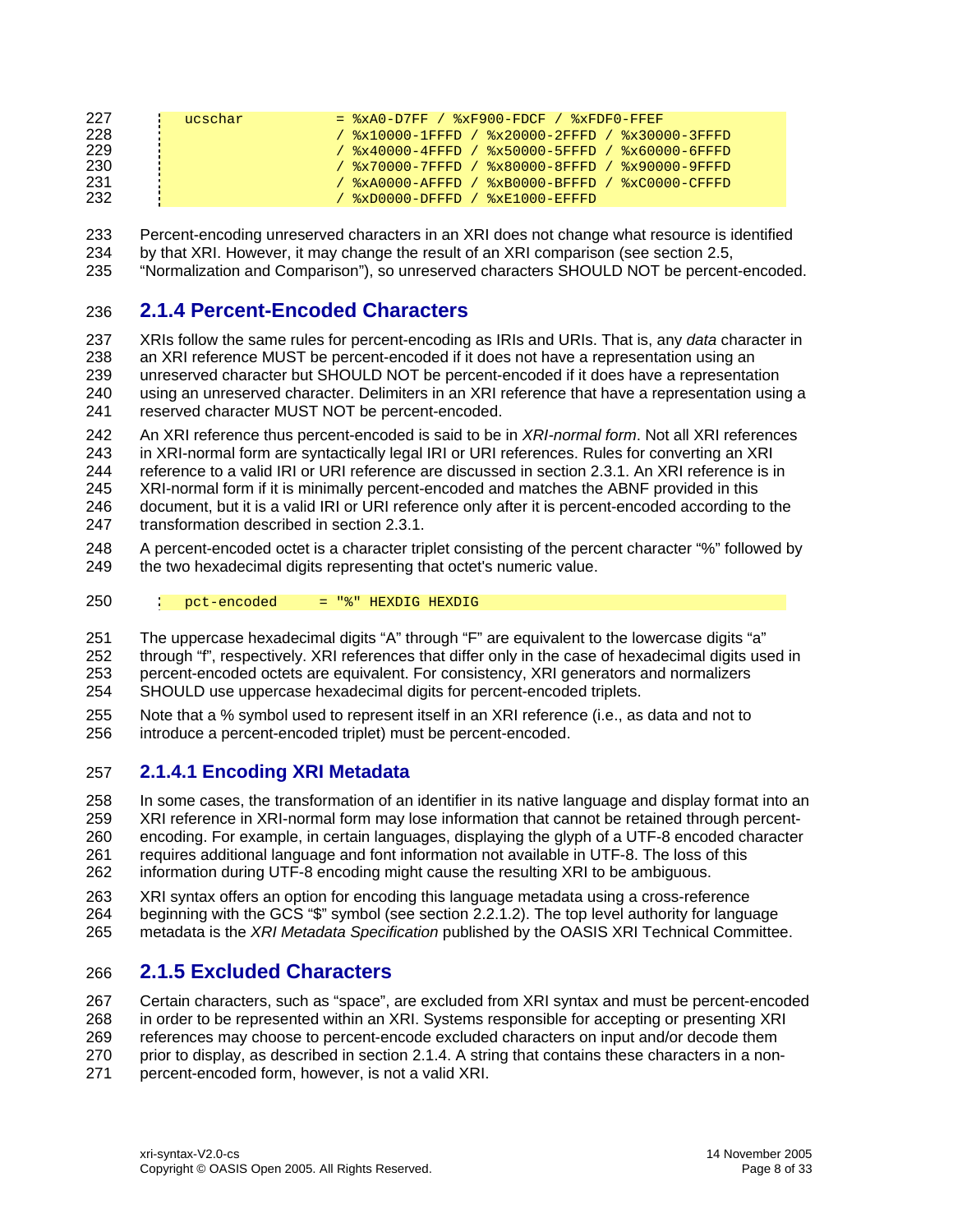- <span id="page-8-0"></span>272 Note that presenting "space" or other whitespace characters in a non-percent-encoded form is not
- 273 recommended for several reasons. First, it is often difficult to visually determine the number of
- 274 spaces or other characters composing a block of whitespace, leading to transcription errors.
- 275 Second, the space character is often used to delimit an XRI reference, so non-percent-encoded
- 276 277 whitespace characters can make it difficult or impossible to determine where the identifier ends. Finally, non-percent-encoded whitespace can be used to maliciously construct subtly different
- 278 identifiers intended to mislead the reader. For these reasons, non-percent-encoded whitespace
- 279 characters SHOULD be avoided in presentation, and alternatives to whitespace as a logical
- 280 separator within XRIs (such as dots or hyphens) SHOULD be used whenever possible.
- 281 282 **[\[IRI\]](#page-21-3)** provides the following guidance concerning other characters that should be avoided. This guidance applies to XRIs as well.
- 283 284 285 286 287 "The UCS contains many areas of characters for which there are strong visual look-alikes. Because of the likelihood of transcription errors, these also should be avoided. This includes the full-width equivalents of Latin characters, half-width Katakana characters for Japanese, and many others. This also includes many look-alikes of 'space', 'delims', and 'unwise', characters excluded in **[\[RFC3491\]](#page-21-11)**."
- 288 289 290 "Additional information is available from **[\[UniXML\]](#page-21-12)**. **[\[UniXML\]](#page-21-12)** is written in the context of running text rather than in the context of identifiers. Nevertheless, it discusses many of the categories of characters not appropriate for IRIs."

291 292 293 294 Finally, although they are not excluded characters, special care should be taken by user agents with regard to the display of UCS characters that are visual look-alikes (homographs) for XRI delimiters (all characters in the xri-reserved production, section [2.1.2\)](#page-6-1). See section [3.3,](#page-19-1) "[Spoofing](#page-19-1)  [and Homographic Attacks"](#page-19-1) for additional information.

# <span id="page-8-1"></span>295 **2.2 Syntax Components**

296 297 298 299 300 301 302 XRI syntax builds on generic IRI (and ultimately, URI) syntax. However because XRI syntax includes syntactic elements other than those defined in **[\[IRI\]](#page-21-3)** and **[\[URI\]](#page-21-2)**, this specification defines a new protocol element, "XRI", along with rules for transforming XRI references into generic IRI or URI references for applications that expect them (see section [2.3.1,](#page-12-1) "Transforming XRI References into IRI and URI References"). An XRI reference MUST be constructed such that it qualifies as a valid IRI as defined by **[\[IRI\]](#page-21-3)** when converted to IRI-normal form and such that it qualifies as a valid URI as defined by **[\[URI\]](#page-21-2)** when converted to URI-normal form.

303 304 As with URIs, an XRI must be in absolute form, while an XRI reference may be either an XRI or a relative XRI reference.

| 305<br>306        | <b>XRI</b>    | $=$ [ "xri://" ] xri-hier-part [ "?" iquery ]<br>$[$ "#" ifraqment $]$        |
|-------------------|---------------|-------------------------------------------------------------------------------|
| 307               |               | $xri-hier-part$ = ( $xri-authority / iauthority$ ) $xri-path-abempty$         |
| 308               |               | $XRI-reference = XRI / relative-XRI-ref$                                      |
| 309               |               | absolute-XRI = $[$ "xri://" $]$ xri-hier-part $[$ "?" iquery $]$              |
| 310               |               | relative-XRI-ref = relative-XRI-part [ "?" iquery ] [ "#" ifragment ]         |
| 311<br>312<br>313 |               | relative-XRI-part = xri-path-absolute<br>/ xri-path-noscheme<br>/ ipath-empty |
| 314               | xri-value     | = xri-no-scheme / relative-XRI-ref                                            |
| 315               | xri-no-scheme | $= xri-hier-part$ $[$ "?" iquery $]$ $[$ "#" ifraqment $]$                    |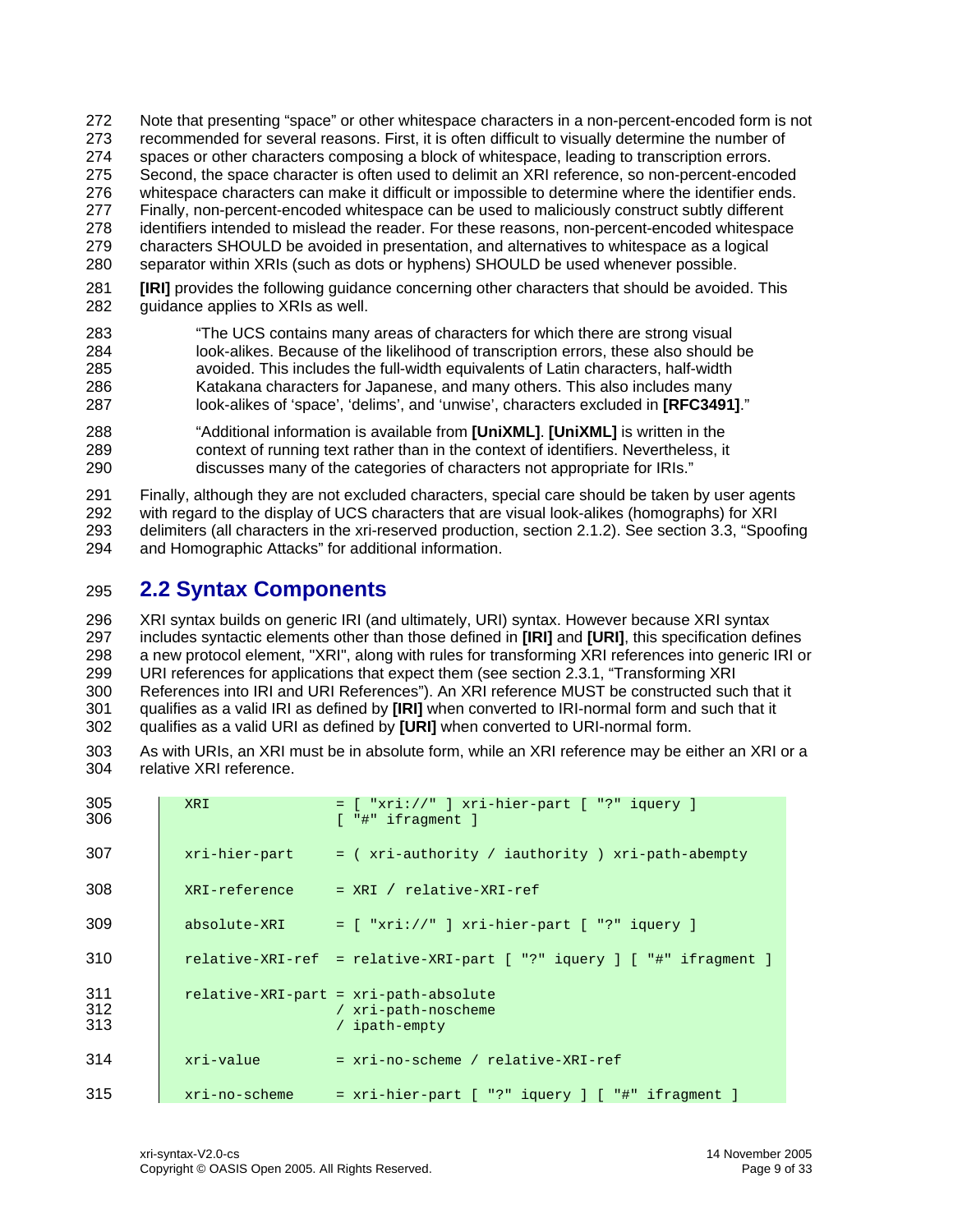- <span id="page-9-0"></span>316 An XRI begins with an optional prefix "xri://" followed by the same set of hierarchical components
- 317 as a URI – authority, path, query, and fragment. An XRI is always in absolute form. A relative XRI
- 318 reference consists of an XRI path followed by an optional XRI query and optional XRI fragment.
- 319 320 The absolute-XRI production is provided for contexts that require an XRI in absolute form but that do not allow the fragment identifier.
- 321 322 Finally, in certain contexts where XRIs are used exclusively, the prefix "xri://" is redundant. These contexts can use the xri-value production, which includes all levels of XRI paths.

# <span id="page-9-2"></span>323 **2.2.1 Authority**

324 325 XRIs support the same types of authorities as generic IRIs, called *IRI authorities*. XRIs also support additional types of abstract identification authorities called *XRI authorities*.

# <span id="page-9-3"></span>326 **2.2.1.1 XRI Authority**

327 328 There are two ways to express an XRI authority: using a global context symbol (GCS), or using a cross-reference (abbreviated in the ABNF as *xref*). Cross-references are covered in section [2.2.2](#page-10-1).

329 xri-authority = gcs-authority / xref-authority

# 330 **2.2.1.2 Global Context Symbol (GCS) Authority**

<span id="page-9-1"></span>331 332 XRIs offer a simple, compact syntax for indicating the logical global context of an identifier: a single prefix character called a *global context symbol*.

| 333 | qcs-authority  | = pgcs-authority / rgcs-authority  |
|-----|----------------|------------------------------------|
| 334 | pgcs-authority | = "!" xri-subseg-pt-nz *xri-subseg |
| 335 | rgcs-authority | $=$ rgcs-char $xri$ -segment       |
| 336 | rgcs-char      | $=$ " $=$ " / "@" / "+" / "\$"     |

337 338 339 340 341 The global context symbol characters were selected from the set of symbol characters that are valid in a URI under **[\[URI\]](#page-21-2)**. The bang character, "!", which is used uniformly in XRI syntax to indicate a persistent identifier segment, serves as the GCS character for global persistent identifiers. The other GCS characters may be used to indicate the global context of either a persistent or a reassignable identifier as shown in Table 1 below: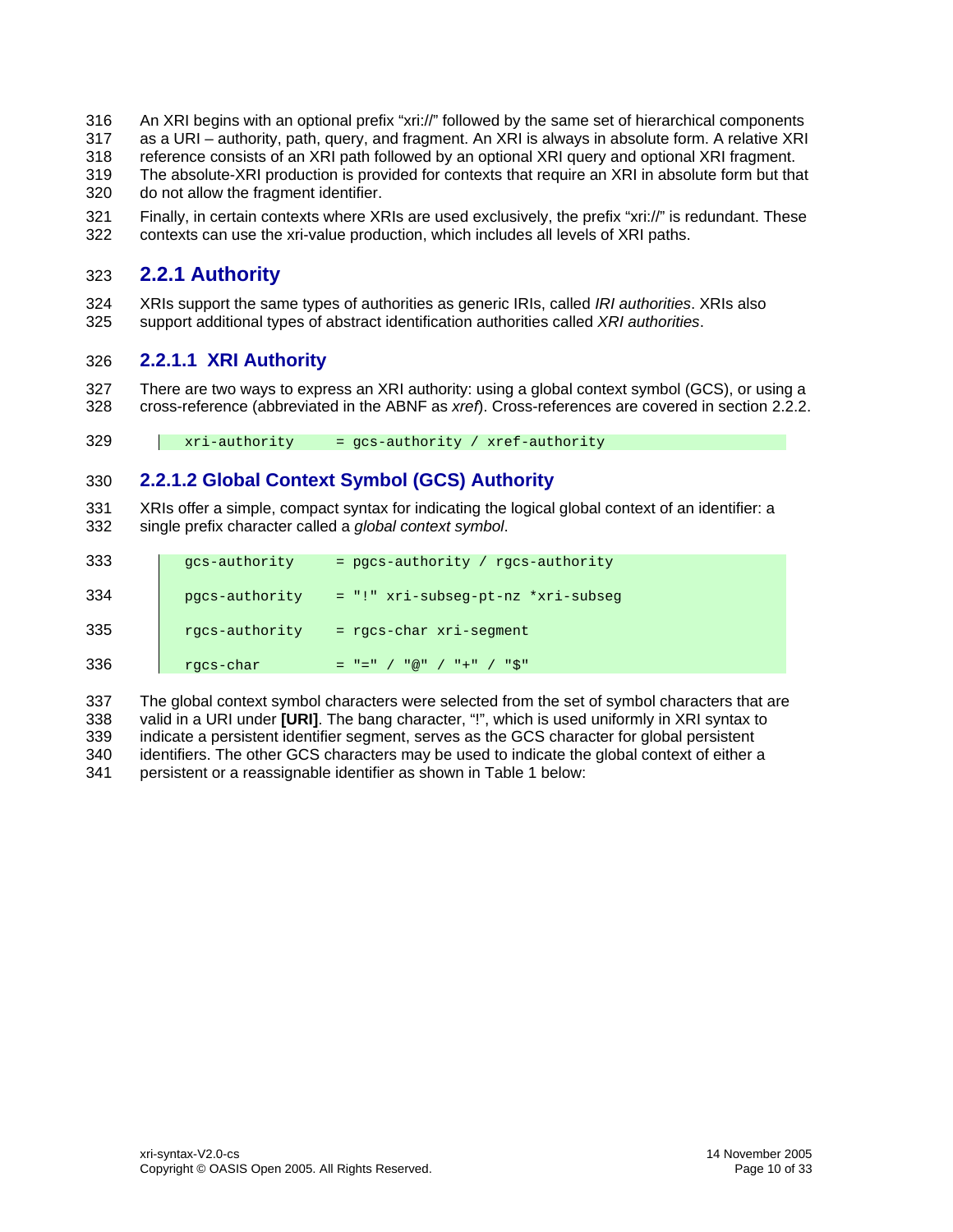<span id="page-10-0"></span>342

| <b>Symbol</b><br><b>Character</b> | <b>Authority</b><br><b>Type</b> | <b>Establishes Global Context For</b>                                                                                                                                                                                                                                |  |
|-----------------------------------|---------------------------------|----------------------------------------------------------------------------------------------------------------------------------------------------------------------------------------------------------------------------------------------------------------------|--|
|                                   | Person                          | Identifiers for whom the authority is controlled by an<br>individual person.                                                                                                                                                                                         |  |
| @                                 | Organi-<br>zation               | Identifiers for whom the authority is controlled by an<br>organization or a resource in an organizational context.                                                                                                                                                   |  |
| $\ddot{}$                         | General<br>public               | Identifiers for whom there is no specific controlling authority<br>because they represent generic dictionary concepts or<br>"tags" whose meaning is determined by consensus. (In the<br>English language, for example, these would be the generic<br>nouns.)         |  |
| \$                                | <b>Standards</b><br>body        | Identifiers for whom the authority is controlled by a<br>specification from a standards body, for example, other XRI<br>specifications from the OASIS XRI Technical Committee,<br>other OASIS specifications, or (using cross-references)<br>other standards bodies. |  |

<span id="page-10-3"></span>343

Table 1: XRI global context symbols.

# 344 **2.2.1.3 IRI Authority**

<span id="page-10-2"></span>345 XRIs support the same type of authority defined by the "iauthority" production of **[\[IRI\]](#page-21-3)**.

| 346 | iauthority | $=$ [ iuserinfo "@" ] ihost [ ":" port ]              |
|-----|------------|-------------------------------------------------------|
| 347 | iuserinfo  | $=$ *( iunreserved / pct-encoded / sub-delims / ":" ) |
| 348 | ihost      | = IP-literal / IPv4address / ireq-name                |
| 349 | port       | $= *DTGIT$                                            |

350 351 352 353 The syntax is inherited directly from **[\[IRI\]](#page-21-3)**. First, the "iuserinfo" sub-component permits the identification of a user in the context of a host. Next, the "ihost" sub-component has three options for identifying the host: a registered name (such as a domain name), an IPv4 address, or an IPv6 literal.

354 355 356 A host identifier can be followed by an optional port number. The XRI syntax specification does not define a default port because it is expected this will be inherited from the resolution protocol. Therefore, if the port is omitted in an XRI, it is undefined.

357 358 Note that authority segments that begin with GCS characters or cross-references (see below) may match both the "iauthority" and the "xri-authority" productions. For instance, "!!1",

- 359 "@example", "=example", "+example", "\$example" and "(=example)" all match both productions.
- 360 As with all XRI syntax, the "first-match-wins" rule is used to resolve ambiguities. Consequently, all
- 361 the examples listed above would be considered XRI authorities, not IRI authorities.

# <span id="page-10-1"></span>362 **2.2.2 Cross-References**

363 364 Cross-references are the primary extensibility mechanism in XRI. They allow an identifier

- 365 assigned in one context to be reused in another context, permitting identifiers to be shared across contexts. This simplifies identifying logically equivalent resources across hierarchies (a directory
- 366 concept referred to as "polyarchy".)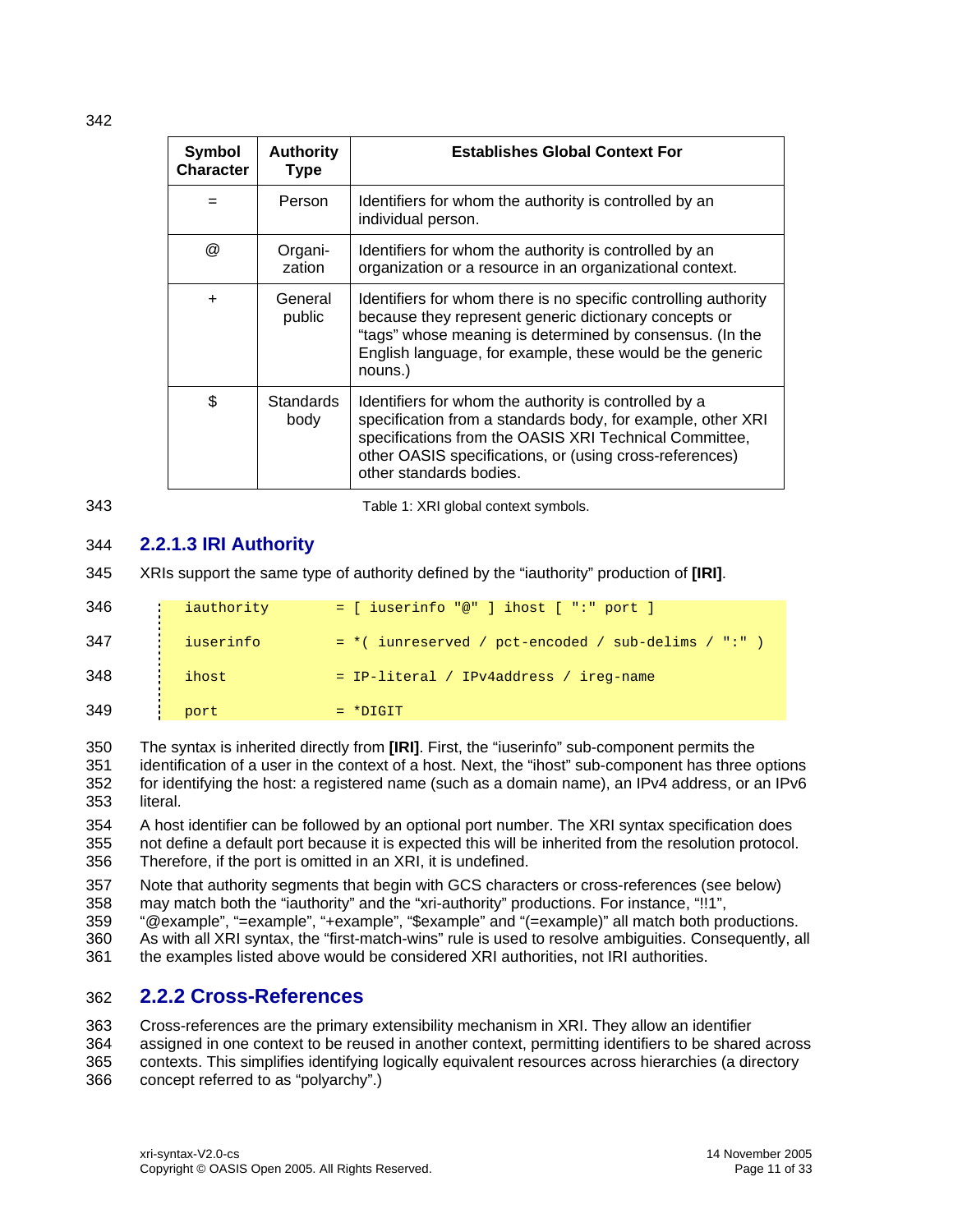- <span id="page-11-0"></span>A cross-reference is syntactically delimited by enclosing it in parentheses, similar to the way an IPv6 literal is encapsulated in square brackets as specified in **[\[RFC2732\]](#page-21-13)**. A cross-reference may contain either an XRI reference or an absolute IRI.
- $xref = "(" ( XRI-reference / IRI ) ")"$

 It is important that the value of a cross-reference be syntactically unambiguous, whether it is an absolute IRI or one of the various forms of an XRI reference. Therefore special attention must be paid to relative XRI references to avoid ambiguity, as discussed in section [2.4.3](#page-16-1).

- A cross-reference may appear at any node of any XRI except within an IRI authority segment. A cross-reference as the very first sub-segment in an XRI is a valid top-level XRI authority.
- xref-authority = xref \*xri-subseg
- This syntax allows any globally-unique identifier in any URI scheme (e.g., an HTTP URI, mailto URI, URN etc.) to specify a global XRI authority.
- xri://(mailto:john.doe@example.com)/favorites/home --example of using a URI as an XRI global authority

# **2.2.3 Path**

<span id="page-11-1"></span> As with IRIs, the XRI path component is a hierarchal sequence of path segments separated by slash ("/") characters and terminated by the first question-mark ("?") or number sign ("#") character, or by the end of the XRI reference. But while an IRI path segment is considered opaque by a generic URI processor, an XRI path segment can be parsed by an XRI processor into two types of sub-segments: *\* segments* (pronounced "star segments") and *! segments* (pronounced "bang segments").

| 388<br>389<br>390<br>391 | xri-path      | $= xri-path-abempty$<br>/ xri-path-absolute<br>/ xri-path-noscheme<br>/ ipath-empty |
|--------------------------|---------------|-------------------------------------------------------------------------------------|
| 392                      |               | $xri-path-abempty = *("')" xri-segment )$                                           |
| 393                      |               | $xri-path-absolute = */"$ [ $xri-segment-nz * ("!/" xri-segment )$ ]                |
| 394<br>395               |               | xri-path-noscheme = xri-subseg-od-nx *xri-subseg-nc<br>*( $"$ /" xri-seqment)       |
| 396                      | xri-seqment   | = xri-subseq-od *xri-subseq                                                         |
| 397                      |               | xri-segment-nz = xri-subseg-od-nz *xri-subseg                                       |
| 398                      | xri-subseq    | $=$ ("*" / "!") (xref / *xri-pchar)                                                 |
| 399                      | xri-subseq-nc | $=$ ( "*" / "!" ) (xref / *xri-pchar-nc)                                            |
| 400                      |               | $xri-subseg-od = ['**'/"]' (xref / *xri-pchar)$                                     |
| 401                      |               | $xri-subseg-od-nz = [$ "*" / "!" ] (xref / 1*xri-pchar)                             |
| 402                      |               | $xri-subseq-od-nx = ['**'/"]' !" ] 1*xri-pchar-nc$                                  |
| 403                      |               | $xri-subseg-pt-nz = "!" (xref / 1*xri-pchar)$                                       |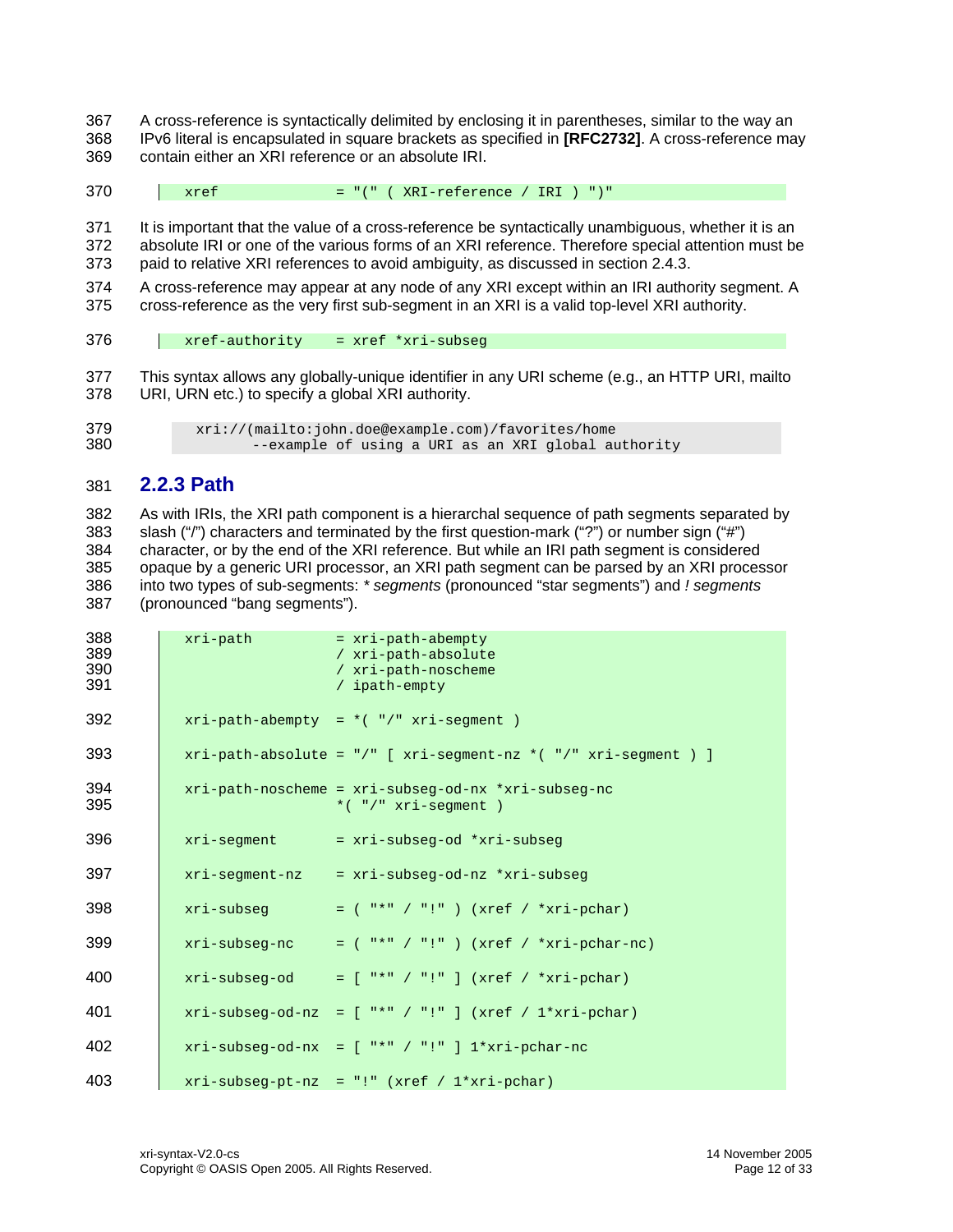<span id="page-12-0"></span>\* segments are used to specify *reassignable identifiers*—identifiers that may be reassigned by an identifier authority to represent a different resource at some future date. ! segments are used to specify *persistent identifiers*—identifiers that are permanently assigned to a resource and will not be reassigned at a future date. A ! segment SHOULD meet the requirements for persistent identifiers set out in *Functional Requirements for Uniform Resource Names*  **[\[RFC1737\]](#page-21-5)**. The 404 405 406 407 408 409 410 default is a \* segment, so a leading star ("\*") is optional for the first (or only) sub-segment if this subsegment is reassignable.

411 An XRI path segment may contain the same characters as a URI path segment plus the

412 expanded UCS character set inherited from **[\[IRI\]](#page-21-3)**. If a star ("\*") or bang ("!") appears in a path of

413 an XRI reference, it will be interpreted as a sub-segment delimiter. If this interpretation is not

414 415 416 desired for these characters, or for any other special XRI delimiters, these characters MUST be percent-encoded when they appear in the path segment. See section [2.1.4,](#page-7-1) "[Percent-Encoded](#page-7-1)  [Characters"](#page-7-1).

| 417 | xri-pchar    | $=$ iunreserved / pct-encoded / xri-sub-delims / ":" |
|-----|--------------|------------------------------------------------------|
| 418 | xri-pchar-nc | = iunreserved / pct-encoded / xri-sub-delims         |

419 420 421 With the exception of star ("\*"), bang ("!") and cross-reference delimiters, an XRI path segment is considered opaque by generic XRI syntax. As with IRIs, XRI extensions or generating applications may define special meanings for other XRI reserved characters for the purpose of

422 delimiting extension-specific or generator-specific sub-components.

# 423 **2.2.4 Query**

424 425 The XRI query component is identical to the IRI query component as described in section 2.2 of **[\[IRI\]](#page-21-3)**.

426 iquery  $= *$ ( ipchar / iprivate / "/" / "?" )

# 427 **2.2.5 Fragment**

- 428 XRI syntax also supports fragments as described in section 2.2 of **[\[IRI\]](#page-21-3)**.
- 429 ifragment  $= *$ ( ipchar / "/" / "?" )

430 431 432 433 Since XRI federation syntax can inherently address attributes or sub-resources to any depth, fragments are supported primarily for compatibility with generic URI syntax. XRIs can also employ cross-references to identify media types or other alternative representations of a resource. See section [2.2.2.](#page-10-1)

# 434 **2.3 Transformations**

# <span id="page-12-1"></span>435 **2.3.1 Transforming XRI References into IRI and URI References**

436 437 438 Although XRIs are intended to be used by applications that understand them natively, it may also be desirable to use them in contexts that do not recognize an XRI reference but that allow an IRI reference as described in **[\[IRI\]](#page-21-3)**, or a fully-conformant URI reference as defined by **[\[URI\]](#page-21-2)**.

439 This section specifies the steps for transforming an XRI reference into a valid IRI reference. At

440 the completion of these steps, the XRI reference is in *IRI-normal form*. An XRI reference in IRI-

441 normal form may then be mapped into a valid URI reference by following the algorithms defined

442 in section 3.1 of **[\[IRI\]](#page-21-3)**. After that mapping, the XRI reference is in *URI-normal form*.

443 Applications transforming XRI references to IRI references MUST use the following steps (or a

444 process that achieves exactly the same result). Before applying these steps, the XRI reference

445 must be in XRI-normal form as defined in section [2.1.4](#page-7-1).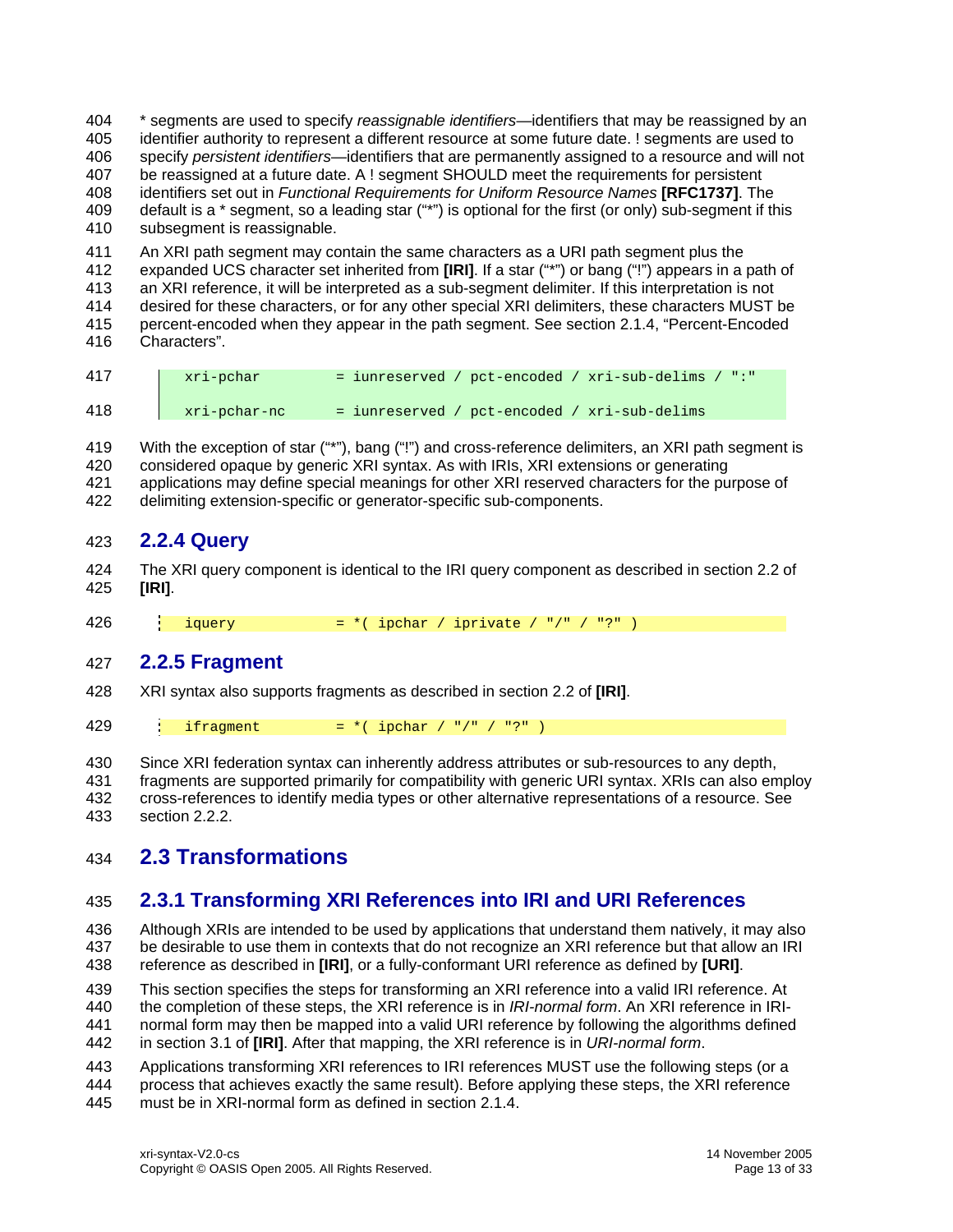- <span id="page-13-0"></span>1. If the XRI reference is not encoded in UTF-8, convert the XRI reference to a sequence of characters encoded in UTF-8, normalized according to Normalization Form KC (NFKC) as defined in **[\[UTR15\]](#page-21-10)**. 446 447 448
- 449 450 2. If the XRI reference is not relative (i.e., if it matches the "XRI" ABNF production) and the optional "xri://" prefix has been omitted, prepend "xri://" to the XRI reference.
- 451 452 453 3. Optionally add XRI metadata using cross-references as defined in section [2.1.4.1](#page-7-2). Note that the addition of XRI metadata may change the resulting IRI or URI reference for the purposes of comparison as explained in section [2.5.4.](#page-18-1)
- 454 455 456 457 4. Apply the XRI escaping rules defined in section [2.3.2](#page-13-1). Note that this step is not idempotent (i.e., it may yield a different result if applied more than once), so it is very important that implementers not apply this step more than once to avoid changing the semantics of the identifier.
- 458 459 At the completion of step 4, the percent-encoded XRI reference is now in IRI-normal form and may be used as an IRI reference conformant with **[\[IRI\]](#page-21-3)**.

460 461 Applying this conversion does not change the equivalence of the identifier, with the possible exception of the addition of XRI metadata as discussed in Step 3.

462 463 464 465 466 467 In general, an application SHOULD use the least-transformed version appropriate for the context in which the identifier appears. For example, if the context allows an XRI reference directly, the identifier SHOULD be an XRI reference in XRI-normal form as described in section [2.1.4.](#page-7-1) If the context allows an IRI reference but not an XRI reference, the identifier SHOULD be in IRI-normal form. Only when the context allows neither XRI nor IRI references should URI-normal form be used.

# <span id="page-13-1"></span>468 **2.3.2 Escaping Rules for XRI Syntax**

469 470 This section defines rules for preventing misinterpretation of XRI syntax when an XRI reference is evaluated by a non-XRI-aware parser.

471 472 473 474 475 The first rule deals with cross-references as explained in section [2.2.2](#page-10-1). Since a cross-reference contains either an IRI or an XRI reference (which itself may contain further nested IRIs or XRI references), it may include characters that, if not escaped, would cause misinterpretation when the XRI reference is used in a context that expects an IRI or URI reference. Consider the following XRI:

476 xri://@example/(xri://@example2/abc?id=1)

477 478 The generic parsing algorithm described in **[\[URI\]](#page-21-2)** would separate the above XRI into the following components:

```
479 scheme = xri<br>480 authority = 0
480 authority = @example<br>481 path = /(xri://@exam)481 path = /(xri://@example2/abc 
482 
              query = id=1)
```
483 The desired separation is:

484 scheme = xri<br>485 authority = 0 485 authority = @example  $path = / (xri://@example2/abc?id=1)$ 487 query = <undefined>

488 489 To avoid this type of misinterpretation, certain characters in a cross-reference must be percentencoded when transforming an XRI reference into IRI-normal form. In particular, the question

490 mark ("?") character must be percent-encoded as "%3F" and the number sign "#" character must

491 be percent-encoded as "%28".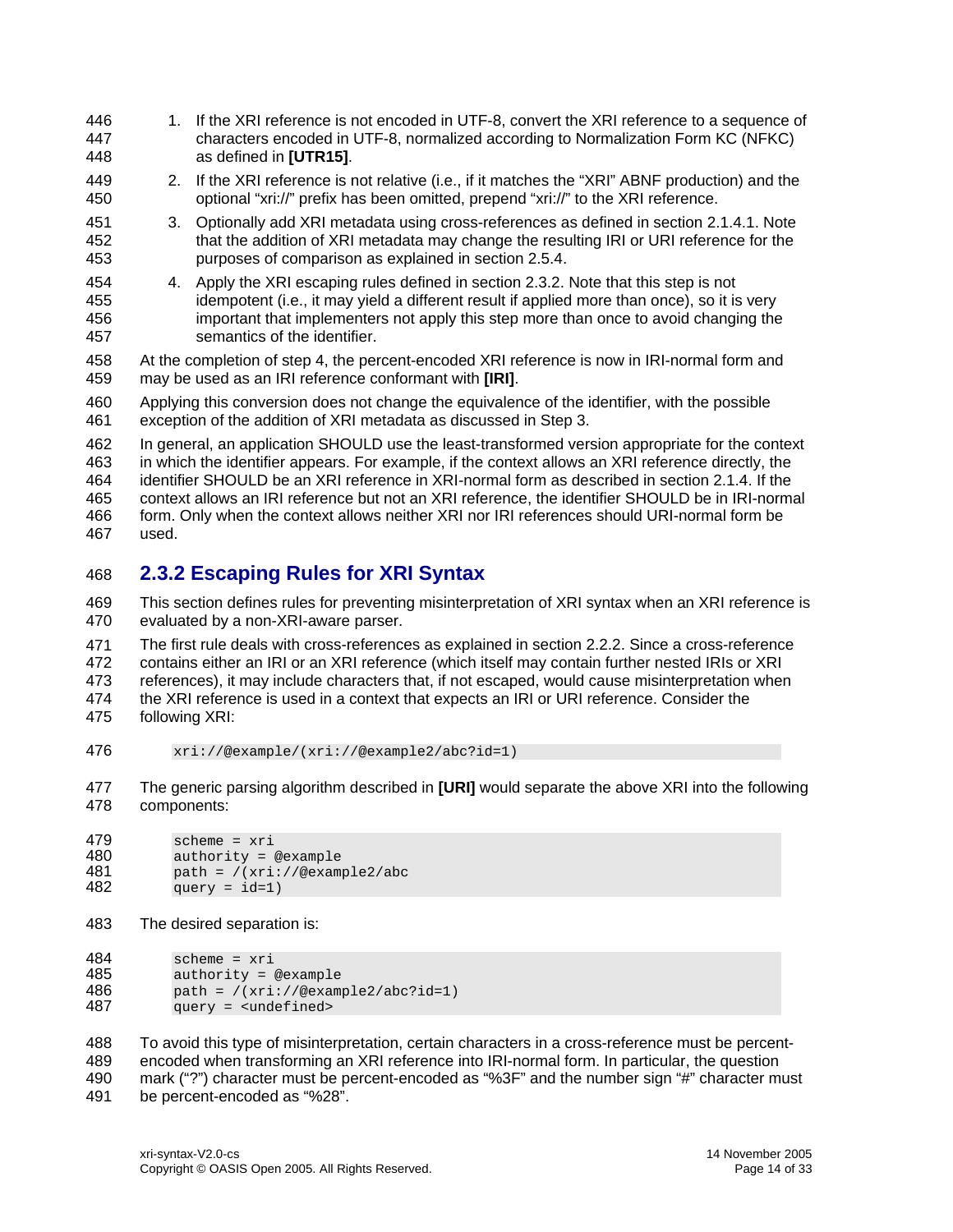- <span id="page-14-0"></span>492 Following this rule, the above example would be expressed as:
- 493 xri://@example/(xri://@example2%3Fid=1)

494 495 In addition, the slash "/" character in a cross-reference may also be misinterpreted by a non-XRIaware parser. Consider:

496 xri://@example.com/(@example/abc)

497 498 If this were used as a base URI as defined in section 5 of **[\[URI\]](#page-21-2)**, the algorithm described in section 5.2 of **[\[URI\]](#page-21-2)** would append a relative-path reference to:

- 499 xri://@example.com/(@example/
- 500 instead of the intended:
- 501 xri://@example.com/

502 503 504 This is because the "merge" algorithm in section 5.2.3 of **[\[URI\]](#page-21-2)** is defined in terms of the last (right-most) slash character. This problem is avoided by encoding slashes within cross-references as "%2F". Following this rule, the above example would be expressed as:

505 xri://@example.com/(@example%2Fabc)

506 507 508 Ambiguity is also possible if an XRI reference in XRI-normal form contains characters that have been percent-encoded to indicate that they should not be interpreted as delimiters. For example, consider the following XRI in XRI-normal form:

509 xri://@example.com/(@example/abc%2Fd/ef)

510 511 512 513 514 This slash character between "c" and "d" is percent-encoded to show that it's not a syntactical element of the XRI, i.e., that it should be interpreted as data and not as a delimiter. To preserve this type of distinction when converting an XRI reference to an IRI reference, the percent "%" character must be percent-encoded as "%25". Following this rule, the above example fully converted would be:

515 xri://@example.com/(@example%2Fabc%252Fd%2Fef)

516 517 518 To summarize, the following four special rules MUST be applied during step 4 of section [2.3.1](#page-12-1). Before applying these rules, the XRI reference MUST be in XRI-normal form and all IRIs in crossreferences MUST be in a percent-encoded form appropriate to their schemes.

- 519 1. Percent-encode all percent "%" characters as "%25" across the entire XRI reference.
- 520 521 2. Percent-encode all number sign "#" characters that appear within a cross-reference as "%23".
- 522 523 3. Percent-encode all question mark "?" characters that appear within a cross-reference as "%3F".
- 524 4. Percent-encode all slash "/" characters that appear within a cross-reference as "%2F".

# 525 **2.3.3 Transforming IRI References into XRI References**

526 527 Transformation of an XRI reference in IRI-normal form into an XRI reference in XRI-normal form MUST use the following steps (or a process that achieves the same result).

528 529 530 1. If the XRI reference is not encoded in UTF-8, convert the XRI reference to a sequence of characters encoded in UTF-8, normalized according to Normalization Form KC (NFKC) as defined in **[\[UTR15\]](#page-21-10)**.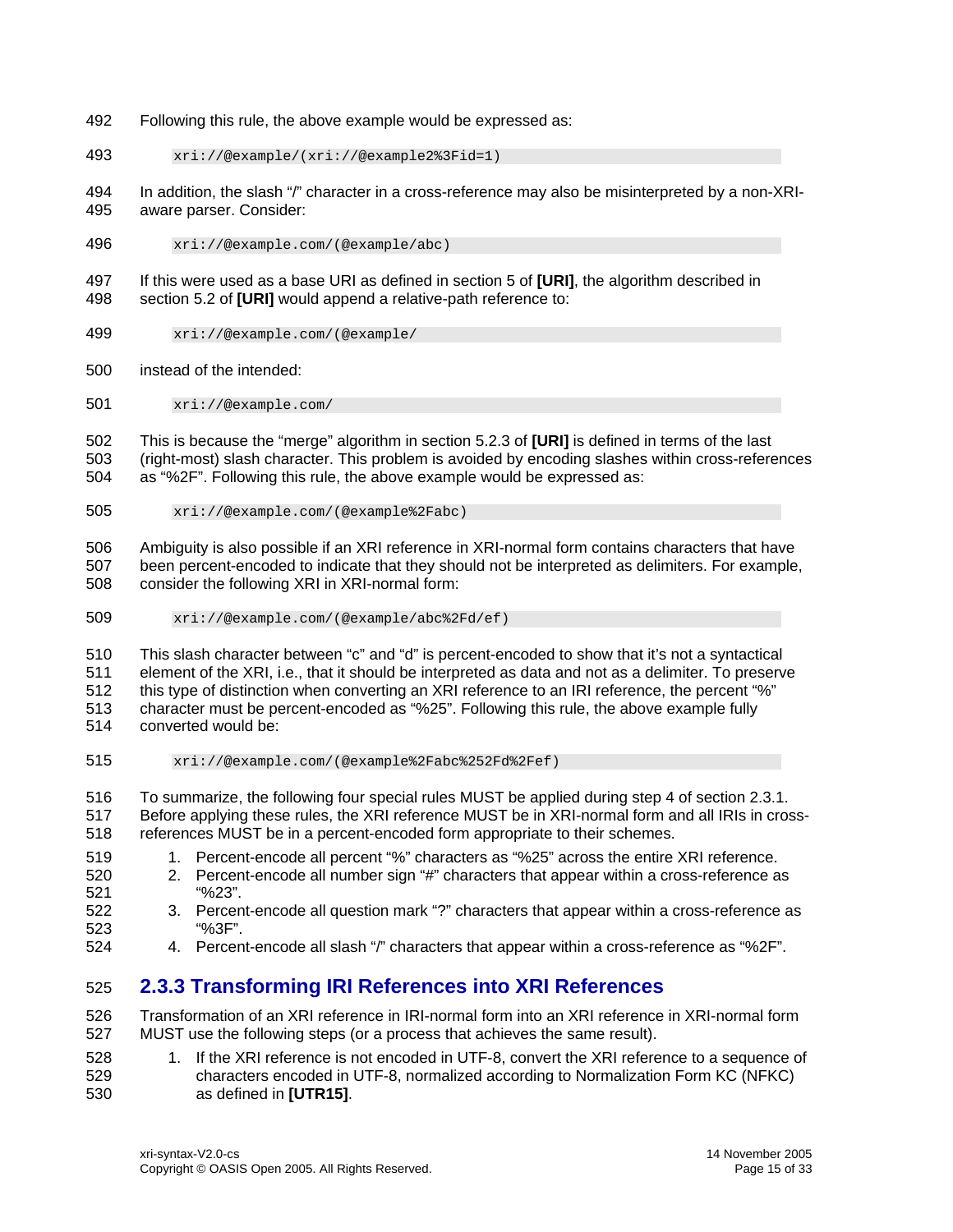- <span id="page-15-0"></span>531 2. Perform the following special conversions for XRI syntax:
	- a. Convert all percent-encoded slash ("/") characters to their corresponding octets.
	- b. Convert all percent-encoded question mark ("?") characters to their corresponding octets.
- 534 535 536

537 538

532 533

- c. Convert all percent-encoded number sign ("#") characters to their corresponding octets.
	- d. Convert all percent-encoded percent ("%") characters to their corresponding octets.

539 540 541 542 Note that this process is not idempotent (i.e., it may yield a different result if applied more than once), so it is very important that implementers only apply this process to XRI references in IRInormal form. If it is applied to an XRI reference in XRI-normal form, the resulting identifier may not be equivalent to the XRI reference before transformation.

# 543 **2.4 Relative XRI References**

# 544 **2.4.1 Reference Resolution**

545 546 547 548 For XRI references in IRI-normal form or URI-normal form, resolving a relative XRI reference into an absolute XRI reference is straightforward. If the base XRI and the relative XRI reference are in IRI-normal form, section 6.5 of **[\[IRI\]](#page-21-3)** applies. If the base XRI and the relative XRI reference are in URI-normal form, section 5 of **[\[URI\]](#page-21-2)** applies.

549 550 551 552 553 It is important that XRI references appear in a form appropriate to their context (i.e., in URInormal form in contexts that expect URI references and in IRI-normal form in contexts that expect IRI references), since the algorithms described in **[\[IRI\]](#page-21-3)** and **[\[URI\]](#page-21-2)** may produce incorrect results when applied to XRI references in XRI-normal form, particularly when those XRI references contain cross-references.

554 555 556 557 558 In contexts that allow a native XRI reference (i.e., an XRI reference in XRI-normal form), it may be useful to perform relative reference resolution without first converting to IRI- or URI-normal form. In fact, it may be difficult or impossible to convert to IRI- or URI-normal form without first resolving the relative XRI reference to an absolute XRI. The algorithms described in section 5 of **[\[URI\]](#page-21-2)** apply to XRI references in XRI-normal form provided that the processor:

- 559 560 • treats the characters allowed in IRI references but not in URI references the same as it treats unreserved characters in URI references (as required by section 5 of **[\[IRI\]](#page-21-3)**) and
- 561 562 563 • treats all characters within all cross-references the same as unreserved characters in URI references (i.e., treats cross-references as opaque with respect to relative reference resolution).

# 564 **2.4.2 Reference Resolution Examples**

- 565 566 567 The following are examples of relative XRI reference resolution. These examples are very similar to the examples for resolving relative references in **[\[URI\]](#page-21-2)**. Starting with the following base XRI in XRI-normal form:
- 568 xri://@a\*a/!b!b/c\*c/(xri://@d\*d/e)?q
- 569 a relative reference is transformed to its target XRI as shown in the following examples.

# 570 **2.4.2.1 Normal Examples**

| 571 | iq!q      | $= xri: //@a*a/!b!b/c*c/!q!q$                |
|-----|-----------|----------------------------------------------|
| 572 | $p!p!/$ . | $= xri: //@a*a/!b!b/c*c/!q!q$                |
| 573 | !q!q/     | $= xri: // @a*a/!b!b/c*c/!q!q/$              |
| 574 | 19!7      | $= xri: //@a*a!/q!q$                         |
| 575 | 1/@!q!q   | = Not a legal relative XRI reference         |
| 576 | ?v        | $= xri: // @a*a/!b!b/c*c/(xri: // @d*d/e)?y$ |
| 577 | idid;A    | $= xri: //@a*a/lb:b/c*c/lg!q?y$              |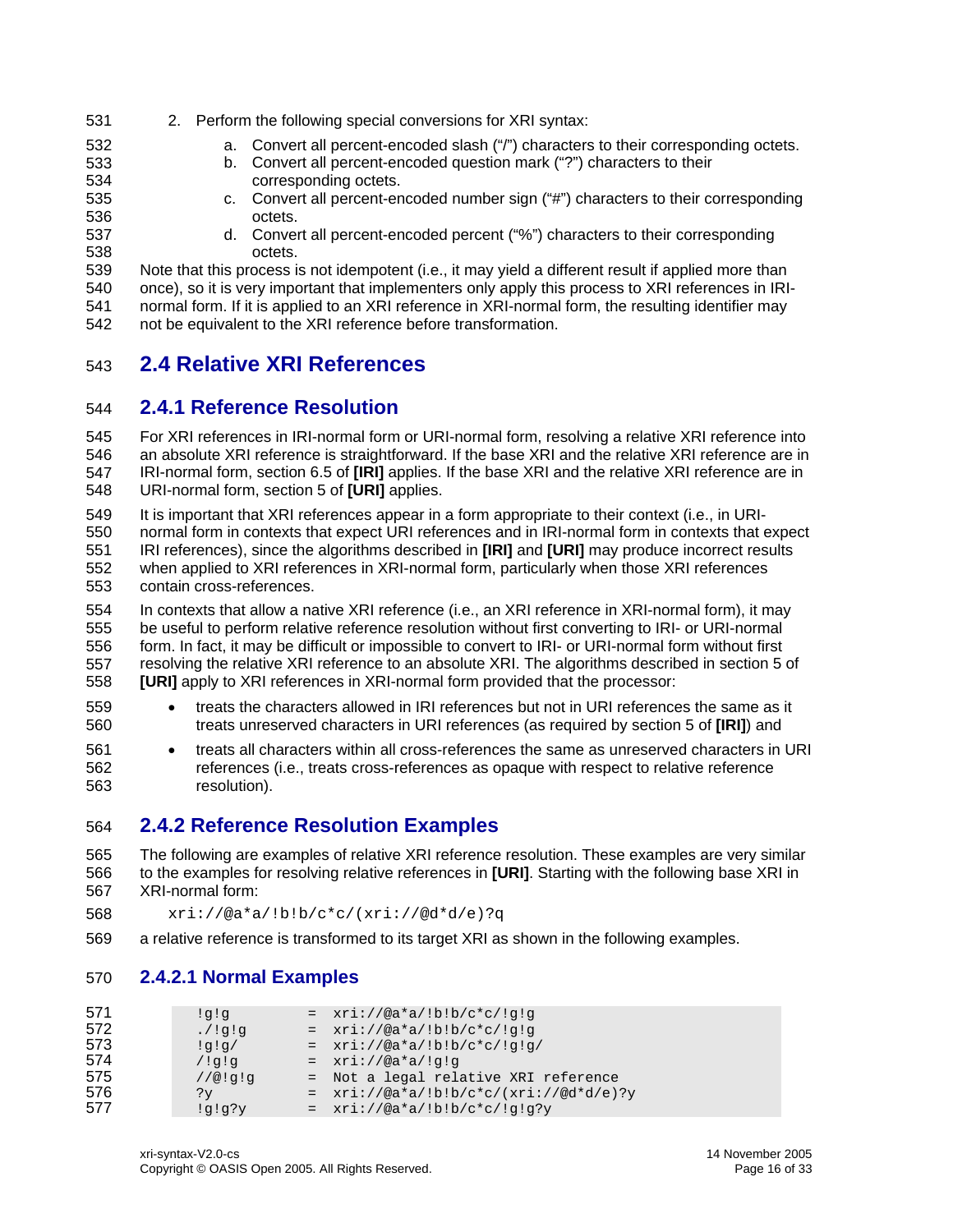<span id="page-16-0"></span>

| 578 | #s                       | $=$      | $xri://@a*a/!b!b/c*c/(xri://@d*d/e)?q#s$ |
|-----|--------------------------|----------|------------------------------------------|
| 579 | !g!g#s                   | $\equiv$ | $xri://@a*a/!b!b/c*c/!q!q\sharp s$       |
| 580 | !q!q?y#s                 | $=$      | $xri://@a*a/!b!b/c*c/!q!q?y#s$           |
| 581 | $i \times$               | $=$      | $xri://@a*a/!b!b/c*c/ix$                 |
| 582 | xip!p!                   | $=$      | $xri://@a*a/!b!b/c*c/!q!qix$             |
| 583 | $!q;x;y$ #s              | $=$      | $xri://@a*a/!b!b/c*c/!q!qix?y#s$         |
| 584 |                          | $=$      | $xri://@a*a/!b!b/c*c/(xri://@d*d/e)?q$   |
| 585 |                          | $=$      | $xri://@a*a/!b!b/c*c/$                   |
| 586 |                          | $=$      | $xri://@a*a/!b!b/c*c/$                   |
| 587 | $\ddotsc$                | $=$      | $xri://@a*a/!b!b/$                       |
| 588 | $\cdot$ . /              | $=$      | $xri://@a*a/!b!b/$                       |
| 589 | . / !q!q                 | $=$      | $xri://@a*a/!b!b/!q!q$                   |
| 590 | $\ldots/$                | $=$      | $xri://@a*a/$                            |
| 591 | $\ldots/$ /              | $=$      | $xri://@a*a/$                            |
| 592 | $\ldots / \ldots /$ !g!q |          | $= xri://@a*a!/q!q$                      |

# **2.4.2.2 Abnormal Examples**

 As in IRIs and URIs, the ".." syntax cannot be used to change the authority component of an XRI.

595 ../../../!g!g =  $xri: // @a * a / !g!g$  ../../../../!g!g = xri://@a\*a/!g!g

 As in IRIs and URIs, "." and ".." have a special meaning only when they appear as complete path segments.

| 599 | 1.19!9   | $= xri: //@a*a!/q!q$            |
|-----|----------|---------------------------------|
| 600 | 1.19!9   | $= xri: //@a*a!/q!q$            |
| 601 | lq!q.    | $= xri: // @a*a/!b:b/c*c/!q!q.$ |
| 602 | . !q!q   | $= xri: // @a*a' b:b/c*c .!q!q$ |
| 603 | $:q:q$   | $= xri: // @a*a/!b:b/c*c/!q!q$  |
| 604 | . . !q!q | $= xri: //@a*a/!b!b/c*c/!q!q$   |

 XRI parsers, like IRI and URI parsers, must be prepared for superfluous or nonsensical uses of "." and "..".

| 607 | $. / . / !$ g!g | $= xri: //@a*a/!b!b/!q!q$           |
|-----|-----------------|-------------------------------------|
| 608 | $.$ /!q!q/.     | $= xri: // @a*a/!b!b/c*c/!q!q/$     |
| 609 | $!q!q/$ ./h     | $= xri: //@a*a' b:b/c*c' q;q/h$     |
| 610 | $!q!q/$ /h      | $= xri: //@a*a/!b!b/c*c/h$          |
| 611 | $!q;q;x=1/./y$  | $= xri: //@a*a/!b!b/c*c/!q!qix=1/y$ |
| 612 | $!q!q; x=1/$ /y | $= xri: //@a*a/!b!b/c*c/y$          |

 XRI parsers, like IRI and URI parsers, must take care to separate the reference's query and/or fragment components from the path component before merging it with the base path and removing dot-segments.

```
616 ig!g?y/.x = xri://@a*a/lb:b/c*c/lg!g?y/.x617 !g!g?y/../x = xri://@a*a/!b!b/c*c/!g!g?y/../x 
618 lg!g#s/.x = xri://@a*a/lb:b/c*c/lg!g#s/.x619 
         !g!g#s/../x = xri://@a*a/!b!b/c*c/!g!g#s/../x
```
# **2.4.3 Leading Segments Containing a Colon**

<span id="page-16-1"></span> **[\[URI\]](#page-21-2)** points out that relative URI references with an initial segment containing a colon may be subject to misinterpretation:

 "A path segment that contains a colon character (e.g., 'this:that') cannot be used as the first segment of a relative-path reference because it would be mistaken for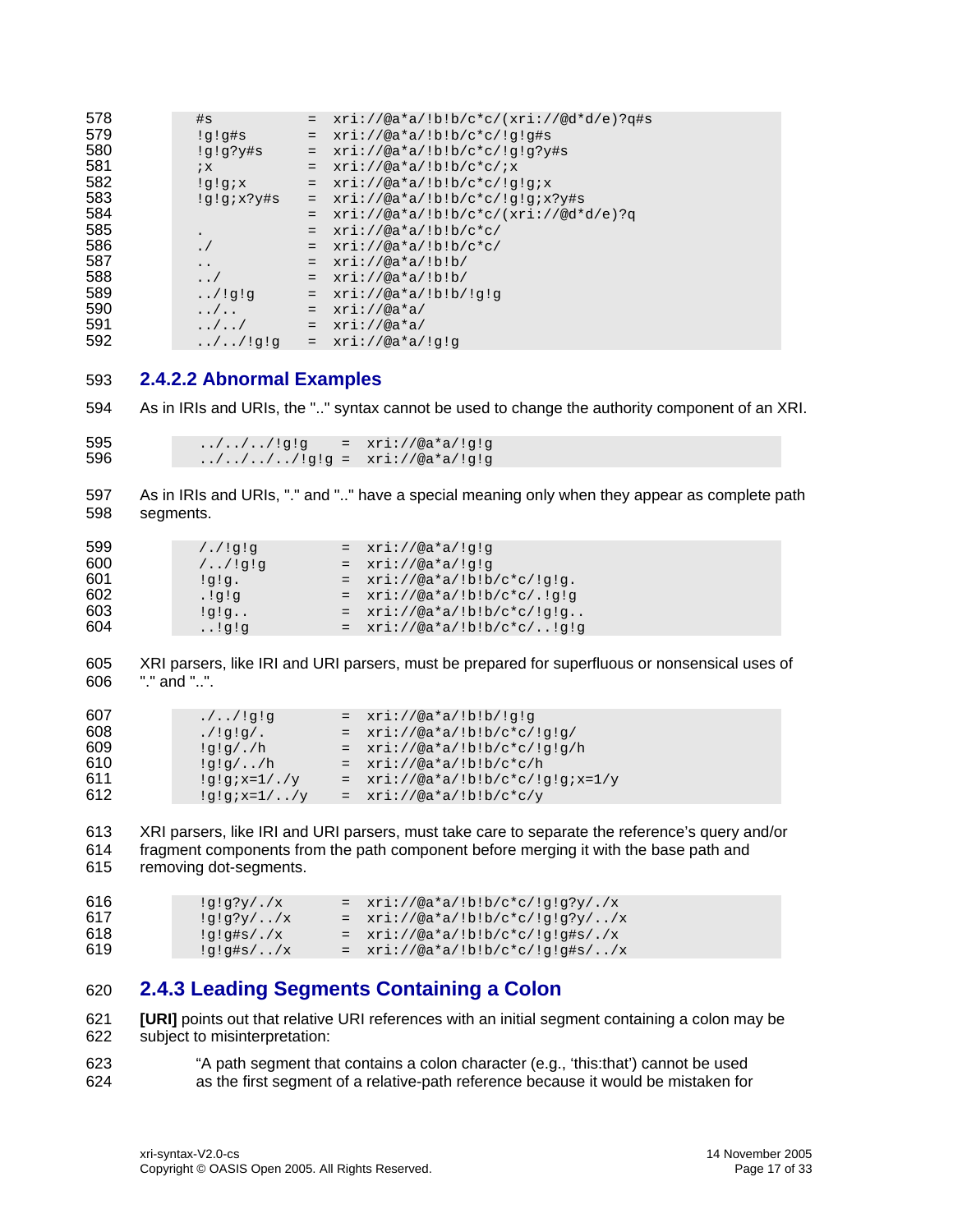- <span id="page-17-0"></span>625 a scheme name. Such a segment must be preceded by a dot-segment (e.g.,
- 626 './this:that') to make a relative-path reference."
- 627 628 Relative XRI references can be similarly misinterpreted. If any segment prior to the first slash ("/") character in a relative XRI reference contains a colon, the relative XRI reference must be
- 629 rewritten to begin either with "\*", if appropriate, or "./". Thus, "a:b" becomes either "\*a:b" or "./a:b".

# 630 **2.4.4 Leading Segments Beginning with a Cross-Reference**

631 632 633 A path segment that begins with a cross-reference cannot be used as the first segment of a relative reference because it would be mistaken for an xref-authority. As with a leading segment containing a colon, such a segment must be preceded with either a "\*" or a "./" to make it a

634 relative XRI reference.

# <span id="page-17-1"></span>635 **2.5 Normalization and Comparison**

636 637 638 639 640 641 In general, the normalization and comparison rules for generic IRIs and URIs specified in Section 5 of **[\[IRI\]](#page-21-3)** and Section 6 of **[\[URI\]](#page-21-2)** apply to XRIs. This section describes a number of additional XRIspecific rules for normalization and comparison. To reduce the requirements imposed upon a minimally conforming processor, the majority of these rules are RECOMMENDED rather than REQUIRED. An implementation that fails to observe them, however, may frequently treat two XRIs as non-equal when in fact they are equal.

642 Each application that uses XRI references MAY define additional equivalence rules as

- 643 appropriate. Due to the level of abstraction XRIs provide, such higher-order equivalence rules
- 644 645 may be based on indirect comparisons or specified XRI-to-XRI mappings (for example, mappings of reassignable XRIs to persistent XRIs).

# 646 **2.5.1 Case**

- 647 The following rules regarding case sensitivity SHOULD be applied in XRI comparisons.
- 648 649 • Comparison of the scheme component of XRIs and all IRIs used as cross-references is caseinsensitive.
- 650 • Comparison of authority components (section [2.2.1](#page-9-2)) is case-insensitive as defined in **[\[IRI\]](#page-21-3)**.
- 651 652 • As specified in section [2.1.4,](#page-7-1) comparison of characters in a percent-encoding construction is case-insensitive for the hexadecimal digits "A" through "F", i.e. "%ab" is equivalent to "%AB".

# 653 **2.5.2 Encoding, Percent-Encoding, and Transformations**

- 654 655 656 • Two XRIs MUST be considered equivalent if they are character-for-character equivalent. Therefore, they are also equivalent if they are byte-for-byte equivalent and use the same character encoding.
- 657 658 659 660 • Two XRIs that differ only in whether unreserved characters are percent-encoded SHOULD be considered equivalent. If one XRI percent-encodes one or more unreserved characters, and another XRI differs only in that the same characters are not percent-encoded, they are equivalent.
- 661 662 663 • All forms of an XRI during the transformation process described in section [2.3.1](#page-12-1) SHOULD be considered equivalent, assuming the same XRI metadata is inserted as described in section [2.3.1](#page-12-1).

# 664 **2.5.3 Optional Syntax**

665 666 667 • An "xri-segment" (section [2.2.3\)](#page-11-1) that omits the optional leading star ("\*") SHOULD be considered equivalent to the same "xri-segment" prefixed with an star. For example the segment "/foo\*bar" is equivalent to the segment "/\*foo\*bar".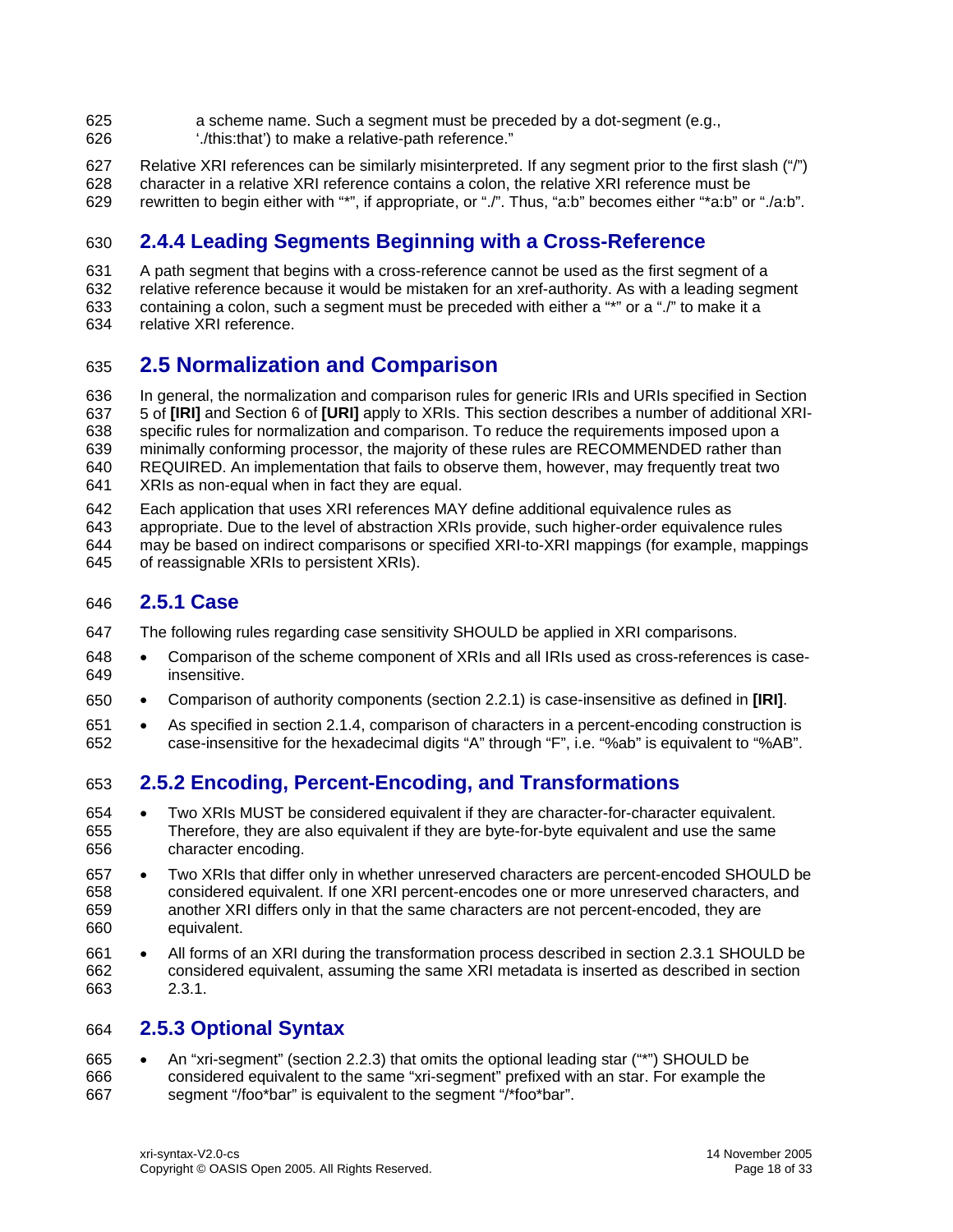# <span id="page-18-1"></span><span id="page-18-0"></span>668 **2.5.4 Cross-References**

669 670 671 If an XRI contains a cross-reference, the rules in this section SHOULD be applied recursively to each cross-reference. For example, the following two XRIs should be considered equivalent:

672  $\begin{array}{c}\n 672 \quad \text{tri} \cdot \text{/@example/(+Example/(+foo))}\n 673 \quad \text{tri} \cdot \text{/@example/(+Example/(+FOO))}\n \end{array}$ 673 xri://@example/(+Example/(+FOO))

674 675 676 677 • While cross-references beginning with the GCS "\$" symbol MAY be considered significant in all cases, the specification governing a particular \$ namespace MAY declare that crossreferences in that namespace should be ignored for purposes of comparison. Failure to follow such a rule may lead to false negatives. See section [2.1.4.1](#page-7-2).

# 678 **2.5.5 Canonicalization**

679 680 681 682 683 In general, XRI references do not have a single canonical form. This is particularly true for XRI references that contain IRI cross-references, since many URI schemes, including the HTTP scheme, do not define a canonical form. Additionally, the authority for a particular segment of an XRI reference may define its own rules with respect to case-sensitivity, optional or implicit syntax etc., so canonicalization of those segments is outside the scope of this specification.

684 685 686 687 It is nevertheless useful to define guidelines for making XRI references reasonably canonical. XRI references that follow these guidelines will be more consistent in presentation, simpler to process, less prone to false-negative comparisons, and more easily cached. To that end, unless there is a compelling reason to do otherwise, XRI references SHOULD be provided in a form in which:

- 688 • The optional "xri://" prefix is included,
- 689 • The scheme is specified in lowercase,
- 690 • The authority component is specified in lowercase,
- 691 • Percent-encoding uses uppercase A through F,
- 692 • If optional, the leading star in xri-segments is omitted,
- 693 • Unnecessary percent-encoding is not present,
- 694 • /./ and /../ are absent in absolute XRIs, and
- 695 • Cross-references are reasonably canonical with respect to their schemes.

696 697 [Table 2](#page-18-2) illustrates the application of these rules. Although the XRIs in the first and second columns are equivalent, the form in the second column is recommended.

698

| Avoid                | Recommended        | Comment                                 |
|----------------------|--------------------|-----------------------------------------|
| @example             | xri://@example     | Add optional "xri://"                   |
| XRI://@example       | xri://@example     | Lowercase "xri"                         |
| xri://@Example       | xri://@example     | Lowercase authority                     |
| xri://@example%2f    | xri://@example%2F  | Uppercase percent-encoding              |
| xri://@example/*abc  | xri://@example/abc | Remove optional leading star            |
| $xri$ ://@ex%61mple  | xri://@example     | Remove unnecessary percent-<br>encoding |
| xri://@example/./abc | xri://@example/abc | Avoid /./ and // in absolute XRIs       |

<span id="page-18-2"></span>699 Table 2: Examples of XRI canonicalization recommendations.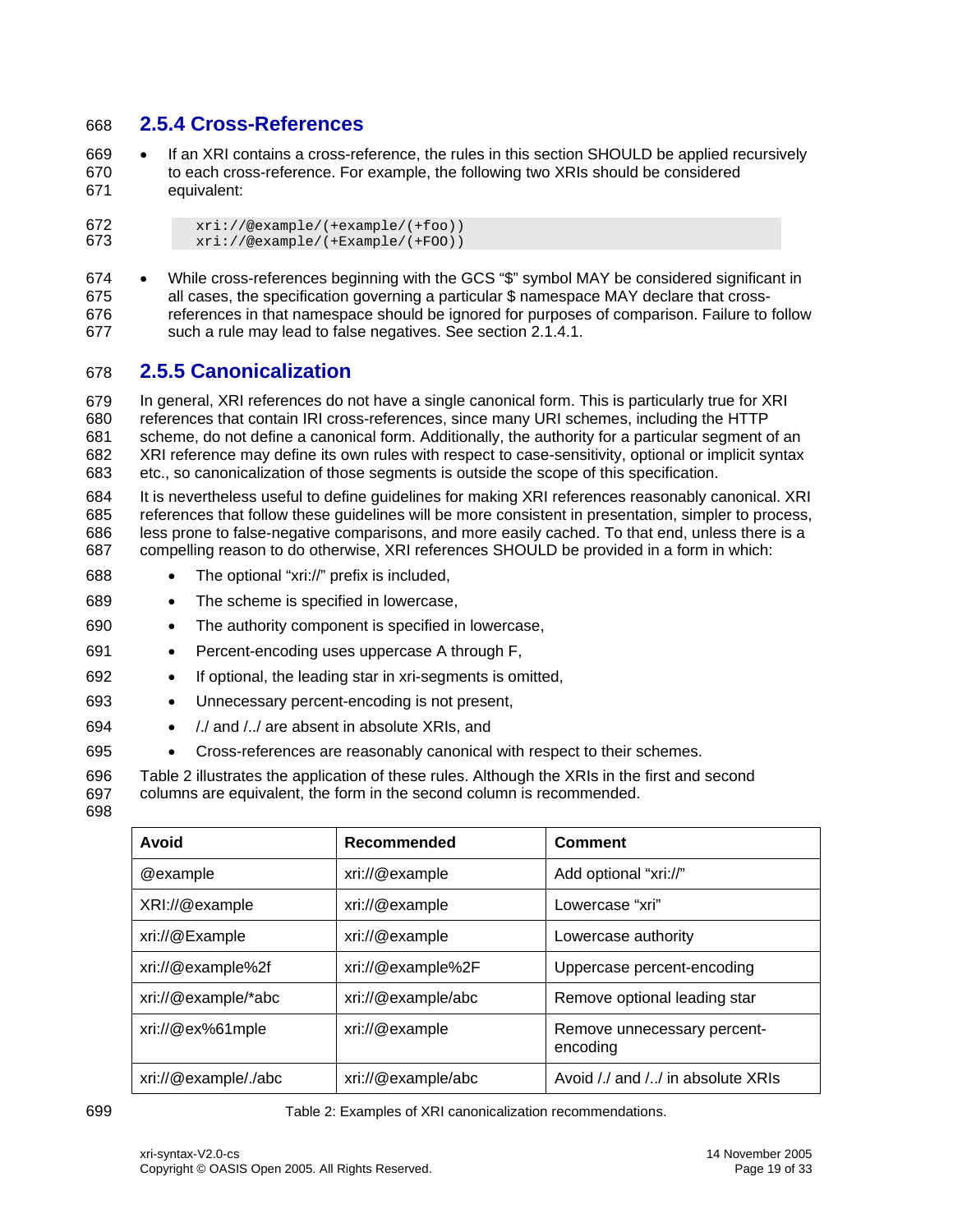# <span id="page-19-0"></span><sup>700</sup>**3 Security and Data Protection Considerations**

701 702 703 To a great extent, XRI syntax has the same security considerations as **[\[IRI\]](#page-21-3)** and **[\[URI\]](#page-21-2)**. In particular the material in **[\[URI\]](#page-21-2)**, section 7, *Security Considerations*, includes a discussion of the following topics:

- 704 • Reliability and Consistency
- 705 • Malicious Construction
- 706 • Back-End Transcoding
- 707 • Rare IP Address Formats
- 708 Sensitive Information
- 709 Semantic Attacks

710 711 712 This material notes that "a URI does not in itself pose a direct security threat." The same is true of an XRI. However infrastructure and applications that use XRIs may have special security and data protection considerations as noted in this section.

# 713 **3.1 Cross-References**

714 715 Since cross-references in an XRI can reference other URI schemes, implementation must carefully consider the relevant security considerations for those referenced schemes.

# 716 **3.2 XRI Metadata**

717 718 719 720 The use of cross-references employing the GCS "\$" symbol for encoding XRI metadata in an XRI (section [2.1.4.1](#page-7-2)) may involve other security and data protection considerations that are outside the scope of this specification. These considerations SHOULD be addressed in the relevant \$ namespace specification.

# <span id="page-19-1"></span>721 **3.3 Spoofing and Homographic Attacks**

722 723 724 725 726 727 728 One particularly important security consideration is spoofing, covered first in **[\[URI\]](#page-21-2)** and more thoroughly in **[\[IRI\]](#page-21-3)** Section 7.5. Spoofing is a semantic attack in which an identifier is deliberately constructed to deceive the user into believing it represents one resource when in fact it represents another. With IRIs in particular, a common example of such an attack is using characters from different scripts that are visual lookalikes ("homographs"), e.g., the Latin "A", the Greek "Alpha", and the Cyrillic "A". Another common attack is using homographs of the delimiter character "/" to deceive the user about the true contents of an IRI authority segment.

729 730 731 732 Spoofing has already been used extensively in email "phishing" attacks. As more browsers add support for Internationalized Domain Names (IDN), it is also beginning to appear in online Web links ("pharming"). Not only are some users less suspicious of URIs on the Web, but the attacker may even obtain a corresponding SSL/TLS certificate for the deceptive URI or IRI to make the

- 733 fraudulent site look completely secure and legitimate.
- 734 To help prevent this problem, XRI registries SHOULD institute policies preventing the registration
- 735 of deceptive XRIs. In addition, XRIs that use an XRI authority (section [2.2.1.1](#page-9-3)) are subject to a
- 736 particular semantic attack: spoofing the leading GCS character (section [2.2.1.2\)](#page-9-1) with a
- 737 homograph from the Unicode character set. Such a character may cause users to believe they
- 738 739 are dealing with an XRI authority when in fact their user agent interprets the authority segment as an IRI authority (section [2.2.1.3](#page-10-2)).
- 740 To help prevent this or any other attack based on spoofing legitimate XRI delimiters (all
- 741 characters in the xri-reserved production, section [2.1.2](#page-6-1)), user agents SHOULD employ one or
- 742 more of the following safeguards, particularly with regard to the authority segment of an XRI: a)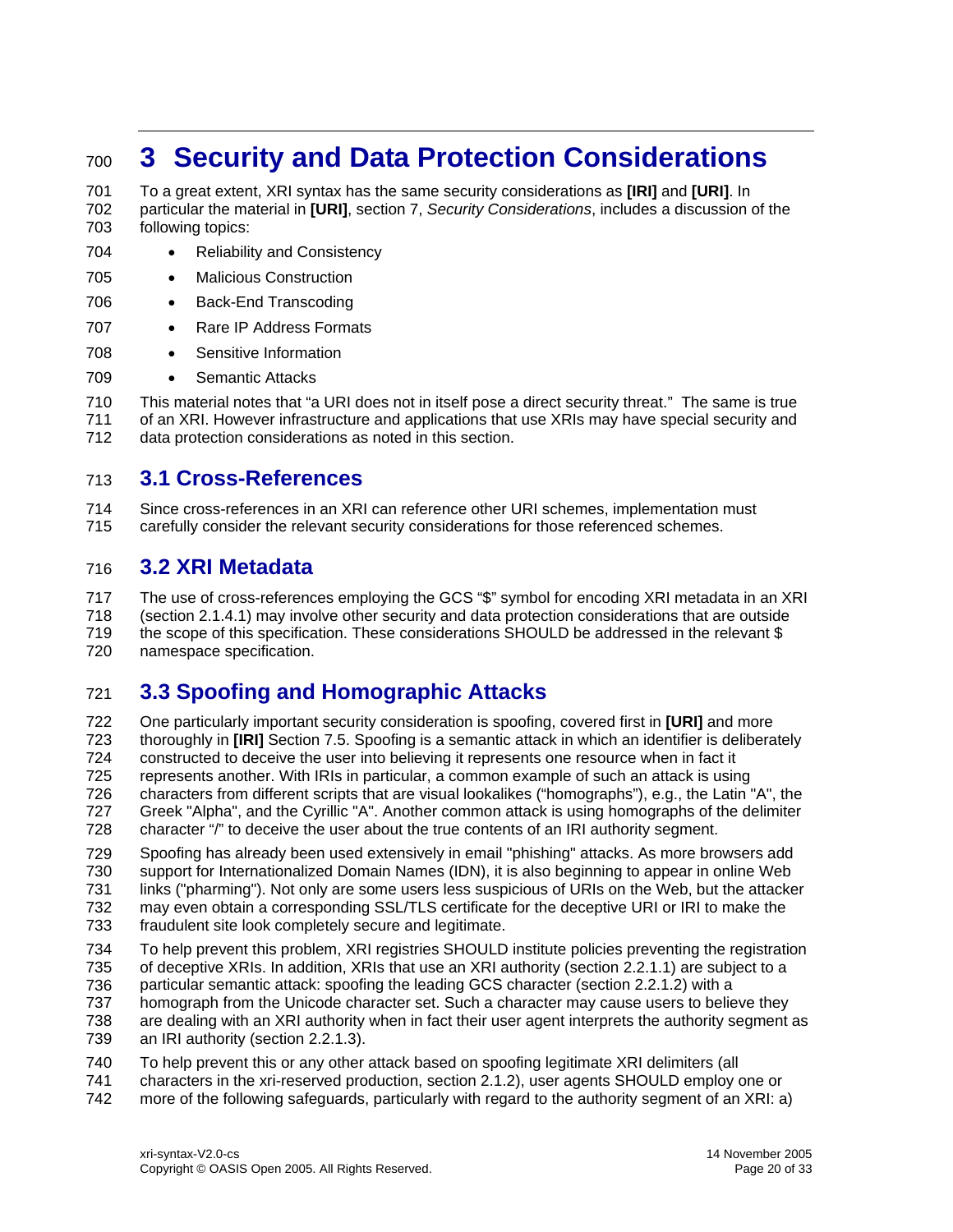<span id="page-20-0"></span>743 744 745 746 747 visually distinguish the defined XRI delimiter characters using special color, size, font, or other mechanism that enables users to clearly understand when a legitimate XRI delimiter character is being displayed, b) do not display any homograph of any XRI delimiter character in unencoded form, and/or c) warn the user when an XRI contains a potentially deceptive homographic character.

# 748 **3.4 UTF-8 Attacks**

749 750 Since XRIs incorporate the use of UTF-8 as specified by **[\[IRI\]](#page-21-3)**, they can also be subject to UTF-8 parsing attacks as described in section 10 of **[\[RFC3629\]](#page-21-14)**:

751 "Implementers of UTF-8 need to consider the security aspects of how they

752 handle illegal UTF-8 sequences. It is conceivable that in some circumstances an

- 753 attacker would be able to exploit an incautious UTF-8 parser by sending it an
- 754 octet sequence that is not permitted by the UTF-8 syntax."
- 755 For more information on these attacks, see section 10 of **[\[RFC3629\]](#page-21-14)**.

# 756 **3.5 XRI Usage in Evolving Infrastructure**

757 758 759 760 As XRIs are adopted as abstract identifiers, it is anticipated that new services will be developed that take advantage of their extensibility. In particular, XRIs may enable new solutions to security and data protection challenges at the resource identifier level that are not possible using existing URI schemes.

761 762 763 764 For example, XRI cross-reference syntax permits the inclusion of identifier metadata such as an encrypted or integrity-checked path, query or fragment. Cross-references can also be used to indicate methods of obfuscating, proxying or redirecting resolution to prevent the exposure of private or sensitive data.

765 A complete discussion of this topic is beyond the scope of this document. However, as a

766 consequence of XRI extensibility, it is not possible to make definitive statements regarding all

767 security and data protection considerations related to XRIs. New XRI-producing or consuming

768 applications should include independent security reviews for the specific contexts in which they

769 will be used.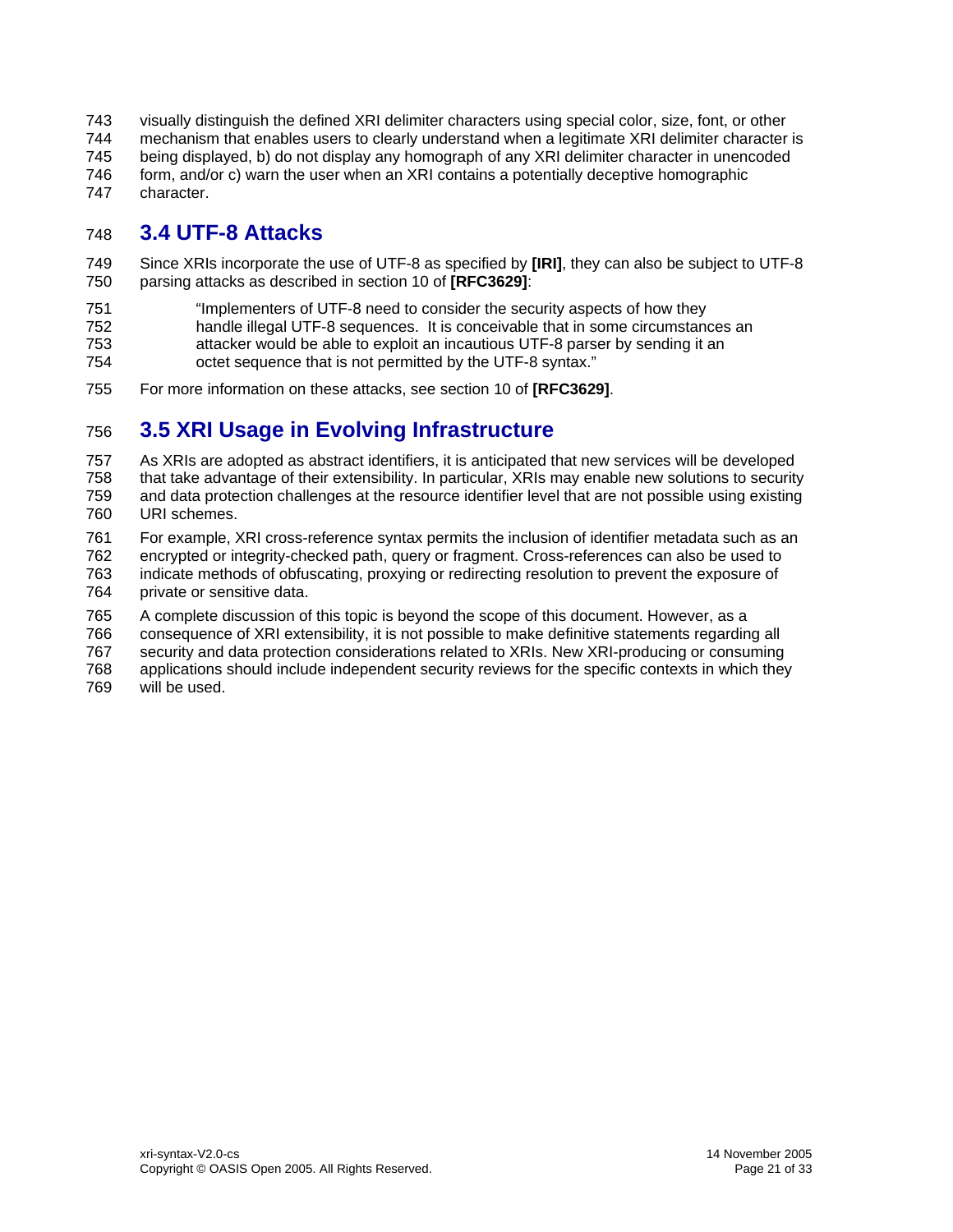# <span id="page-21-1"></span><sup>770</sup>**4 References**

# 771 **4.1 Normative**

<span id="page-21-13"></span><span id="page-21-9"></span><span id="page-21-8"></span><span id="page-21-7"></span><span id="page-21-6"></span><span id="page-21-5"></span><span id="page-21-4"></span><span id="page-21-3"></span>

| 772<br>773               | [IR]      | M. Dürst, M. Suignard, Internationalized Resource Identifiers (IRIs),<br>http://www.ietf.org/rfc/rfc3987.txt, RFC 3987, January 2005.                                                                            |
|--------------------------|-----------|------------------------------------------------------------------------------------------------------------------------------------------------------------------------------------------------------------------|
| 774<br>775               | [RFC1737] | K. Sollins, L. Masinter, Functional Requirements for Uniform Resource<br>Names, http://www.ietf.org/rfc/rfc1737.txt, RFC 1737, December 1994.                                                                    |
| 776<br>777               | [RFC2119] | S. Bradner, Key words for use in RFCs to Indicate Requirement Levels,<br>http://www.ietf.org/rfc/rfc2119.txt, RFC 2119, March 1997.                                                                              |
| 778<br>779               | [RFC2141] | R. Moats, URN Syntax, http://www.ietf.org/rfc/rfc2141.txt, IETF RFC<br>2141, May 1997.                                                                                                                           |
| 780<br>781               | [RFC2234] | D. H. Crocker and P. Overell, Augmented BNF for Syntax Specifications:<br>ABNF, http://www.ietf.org/rfc/rfc2234.txt, RFC 2234, November 1997.                                                                    |
| 782<br>783<br>784        | [RFC2718] | L. Masinter, H. Alvestrand, D. Zigmond, R. Petke, Guidelines for New<br>URL Schemes, http://www.ietf.org/rfc/rfc2718.txt, RFC 2718, November<br>1999.                                                            |
| 785<br>786<br>787        | [RFC2732] | R. Hinden, B. Carpenter, L. Masinter, Format for Literal IPv6 Addresses<br>in URL's, http://www.ietf.org/rfc/rfc2732.txt, RFC 2732, December,<br>1999.                                                           |
| 788<br>789<br>790<br>791 | [RFC3305] | M. Mealing, R. Denenberg, Uniform Resource Identifiers (URIs), URLs,<br>and Uniform Resource Names (URNs): Clarifications and<br>Recommendations, http://www.ietf.org/rfc/rfc3305.txt, RFC 3305,<br>August 2002. |
| 792<br>793<br>794        | [RFC3491] | P. Hoffman, M. Blanchet, Nameprep: A Stringprep Profile for<br>Internationalized Domain Names (IDN), http://www.ietf.org/rfc/rfc3491,<br>RFC 3491, March 2003.                                                   |
| 795<br>796               | [RFC3629] | F. Yergeau, UTF-8, A Transformation Format of ISO 10646,<br>http://www.faqs.org/rfcs/rfc3629.html, RFC 3629, November, 2003.                                                                                     |
| 797<br>798<br>799        | [UniXML]  | M. Dürst, A. Freytag, Unicode in XML and other Markup Languages,<br>Unicode Technical Report #20, World Wide Web Consortium Note,<br>February 2002.                                                              |
| 800<br>801<br>802        | [URI]     | T. Berners-Lee, R. Fielding, L. Masinter, Uniform Resource Identifier<br>(URI): Generic Syntax, http://www.ietf.org/rfc/rfc3986.txt, STD 66, RFC<br>3986, January 2005.                                          |
| 803<br>804<br>805        | [UTR15]   | M. Davis, M. Dürst, Unicode Normalization Forms,<br>http://www.unicode.org/unicode/reports/tr15/tr15-23.html, April 17,<br>2003.                                                                                 |

# <span id="page-21-14"></span><span id="page-21-12"></span><span id="page-21-11"></span><span id="page-21-10"></span><span id="page-21-2"></span>806 **4.2 Informative**

<span id="page-21-15"></span><span id="page-21-0"></span>

| 807<br>808 | [XRIIntro] | D. Reed, D. McAlpin, <i>Introduction to XRIs</i> , http://docs.oasis-<br>open.org/committees/xri, Work-In-Progress.                 |
|------------|------------|-------------------------------------------------------------------------------------------------------------------------------------|
| 809<br>810 | [XRIRegs]  | G. Wachob, D. Reed, M. Le Maitre, D. McAlpin, D. McPherson, Extensible<br>Resource Identifier (XRI) Requirements and Glossary v1.0, |
| 811        |            | http://www.oasis-                                                                                                                   |
| 812        |            | open.org/apps/org/workgroup/xri/download.php/2523/xri-requirements-                                                                 |
| 813        |            | and-glossary-v1.0.doc, June 2003.                                                                                                   |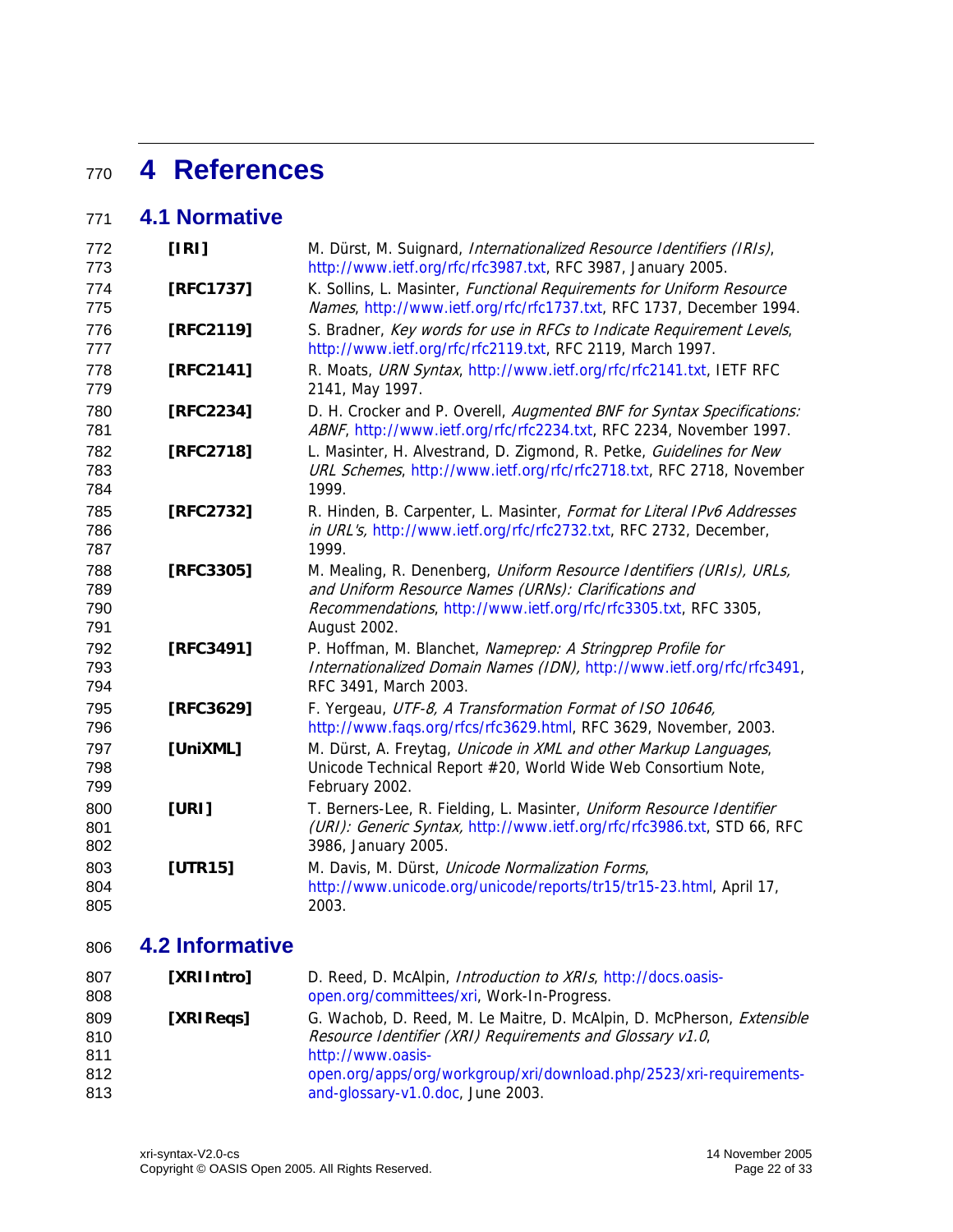# <span id="page-22-1"></span><span id="page-22-0"></span>**Appendix A. Collected ABNF for XRI (Normative)**

 This section contains the complete ABNF for XRI syntax. XRI productions use green shading, while productions inherited from IRI use yellow shading. A valid XRI MUST conform to this ABNF.

| 818<br>819               | <b>XRI</b>     | $=$ [ "xri://" ] xri-hier-part [ "?" iquery ]<br>$[$ "#" ifragment $]$            |
|--------------------------|----------------|-----------------------------------------------------------------------------------|
| 820                      | xri-hier-part  | = ( xri-authority / iauthority ) xri-path-abempty                                 |
| 821<br>822               | XRI-reference  | $= XRI$<br>/ relative-XRI-ref                                                     |
| 823                      | absolute-XRI   | $=$ [ "xri://" ] xri-hier-part [ "?" iquery ]                                     |
| 824                      |                | relative-XRI-ref = relative-XRI-part [ "?" iquery ] [ "#" ifragment ]             |
| 825<br>826<br>827        |                | relative-XRI-part = xri-path-absolute<br>/ xri-path-noscheme<br>/ ipath-empty     |
| 828                      | xri-value      | = xri-no-scheme / relative-XRI-ref                                                |
| 829<br>830               | xri-no-scheme  | = xri-hier-part [ "?" iquery ]<br>$[$ "#" ifragment $]$                           |
| 831<br>832               | xri-authority  | = qcs-authority<br>/ xref-authority                                               |
| 833                      | gcs-authority  | = pgcs-authority / rgcs-authority                                                 |
| 834                      | pgcs-authority | = "!" xri-subseg-pt-nz *xri-subseg                                                |
| 835                      |                | rgcs-authority = rgcs-char xri-segment                                            |
| 836                      | rgcs-char      | $=$ "=" / "@" / "+" / "\$"                                                        |
| 837                      |                | $xref-authority = xref *xri-subseq$                                               |
| 838                      | xref           | $= "(" ( XRI-reference / IRI ) " )"$                                              |
| 839<br>840<br>841<br>842 | xri-path       | = xri-path-abempty<br>/ xri-path-absolute<br>/ xri-path-noscheme<br>/ ipath-empty |
| 843                      |                | $xri-path-abempty = *("'/" xri-segment )$                                         |
| 844                      |                | $xri-path-absolute = "/* [xri-segment-nz * ("/* xri-segment )]$                   |
| 845                      |                | $xri-path-noscheme = xri-subseg-od-nx * xri-subseg-nc * ("/" xri-segment )$       |
| 846                      | xri-segment    | = xri-subseg-od *xri-subseg                                                       |
| 847                      |                | xri-segment-nz = xri-subseg-od-nz *xri-subseg                                     |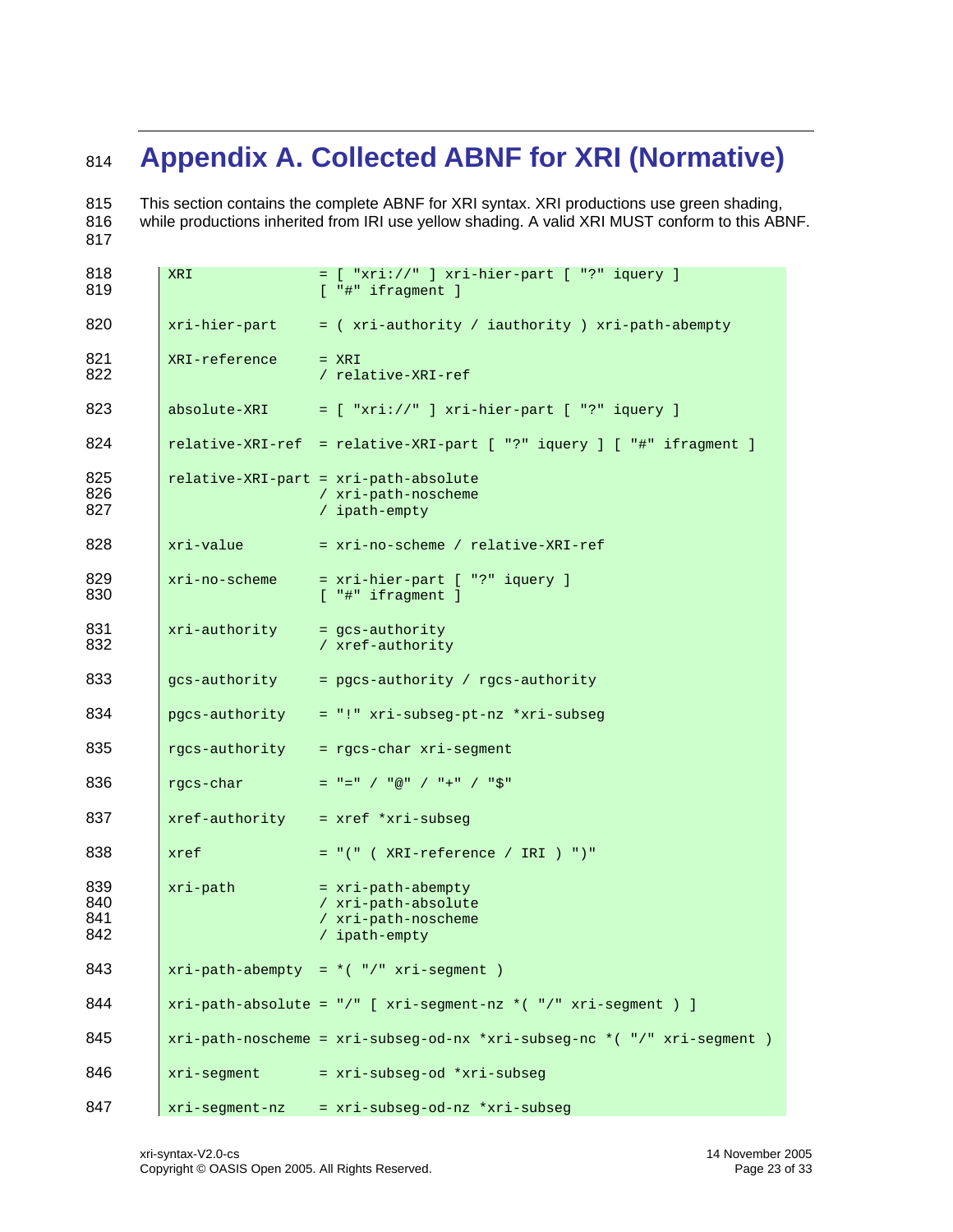| 848                                                         | xri-subseq       | $=$ ( "*" / "!" ) (xref / *xri-pchar)                                                                                                                                                                                                                                                                                                                                                                        |
|-------------------------------------------------------------|------------------|--------------------------------------------------------------------------------------------------------------------------------------------------------------------------------------------------------------------------------------------------------------------------------------------------------------------------------------------------------------------------------------------------------------|
| 849                                                         | xri-subseq-nc    | $=$ ( "*" / "!" ) (xref / *xri-pchar-nc)                                                                                                                                                                                                                                                                                                                                                                     |
| 850                                                         | xri-subseq-od    | $= [$ "*" / "!" ] (xref / *xri-pchar)                                                                                                                                                                                                                                                                                                                                                                        |
| 851                                                         | xri-subseq-od-nz | $= [$ "*" / "!" ] (xref / 1*xri-pchar)                                                                                                                                                                                                                                                                                                                                                                       |
| 852                                                         | xri-subseq-od-nx | $=$ [ "*" / "!" ] 1*xri-pchar-nc                                                                                                                                                                                                                                                                                                                                                                             |
| 853                                                         | xri-subseq-pt-nz | $= "!" (xref / 1*xri-pchar)$                                                                                                                                                                                                                                                                                                                                                                                 |
| 854                                                         | xri-pchar        | = iunreserved / pct-encoded / xri-sub-delims / ":"                                                                                                                                                                                                                                                                                                                                                           |
| 855                                                         | xri-pchar-nc     | = iunreserved / pct-encoded / xri-sub-delims                                                                                                                                                                                                                                                                                                                                                                 |
| 856                                                         | xri-reserved     | = xri-gen-delims / xri-sub-delims                                                                                                                                                                                                                                                                                                                                                                            |
| 857<br>858                                                  | xri-gen-delims   | $=$ ":" / "/" / "?" / "#" / "[" / "]" / "(" / ")"<br>$/$ "*" / "!" / rgcs-char                                                                                                                                                                                                                                                                                                                               |
| 859                                                         | xri-sub-delims   | $=$ "&" / ";" / "," / "'"                                                                                                                                                                                                                                                                                                                                                                                    |
| 860<br>861                                                  | IRI              | = scheme ":" ihier-part [ "?" iquery ]<br>$[$ "#" ifragment $]$                                                                                                                                                                                                                                                                                                                                              |
| 862                                                         | scheme           | = ALPHA *( ALPHA / DIGIT / "+" / "-" / "." )                                                                                                                                                                                                                                                                                                                                                                 |
| 863<br>864<br>865<br>866                                    | ihier-part       | = "//" iauthority ipath-abempty<br>/ ipath-abs<br>/ ipath-rootless<br>/ ipath-empty                                                                                                                                                                                                                                                                                                                          |
| 867                                                         | iauthority       | $=$ [ iuserinfo "@" ] ihost [ ":" port ]                                                                                                                                                                                                                                                                                                                                                                     |
| 868                                                         | iuserinfo        | $=$ *( iunreserved / pct-encoded / sub-delims / ":" )                                                                                                                                                                                                                                                                                                                                                        |
| 869                                                         | ihost            | = IP-literal / IPv4address / ireg-name                                                                                                                                                                                                                                                                                                                                                                       |
| 870                                                         | IP-literal       | $= "[" ( IPv6address / IPvFuture ) "]"$                                                                                                                                                                                                                                                                                                                                                                      |
| 871                                                         | IPvFuture        | $= "v" 1*HEXDIG". " 1* (unreserved / sub-delims / ".")$                                                                                                                                                                                                                                                                                                                                                      |
| 872<br>873<br>874<br>875<br>876<br>877<br>878<br>879<br>880 | IPv6address      | 6( h16 "::") ls32<br>$\equiv$<br>"::" $5( h16 "::") ls32$<br>$\sqrt{2}$<br>h16 ] "::" 4( h16 ":" ) $\frac{1}{32}$<br>$/$ [<br>/ $[ *1( h16 ";" ) h16 ] "::" 3( h16 ":" ) ls32$<br>/ [ *2( h16 ":" ) h16 ] "::" 2( h16 ":" ) ls32<br>/ [ $*3($ h16 ":" ) h16 ] "::"<br>$h16$ ":"<br>1s32<br>/ $[ *4( h16 "::") h16 ] "::"$<br>1s32<br>/ [ $*5($ h16 ":" ) h16 ] "::"<br>h16<br>/ $[ *6( h16 "::") h16 ] "::"$ |
| 881                                                         | 1s32             | $=$ ( h16 ":" h16 ) / IPv4address                                                                                                                                                                                                                                                                                                                                                                            |
| 882                                                         | h16              | $= 1*4$ HEXDIG                                                                                                                                                                                                                                                                                                                                                                                               |
| 883                                                         | IPv4address      | dec-octet "." dec-octet "." dec-octet "." dec-octet "." dec-octet                                                                                                                                                                                                                                                                                                                                            |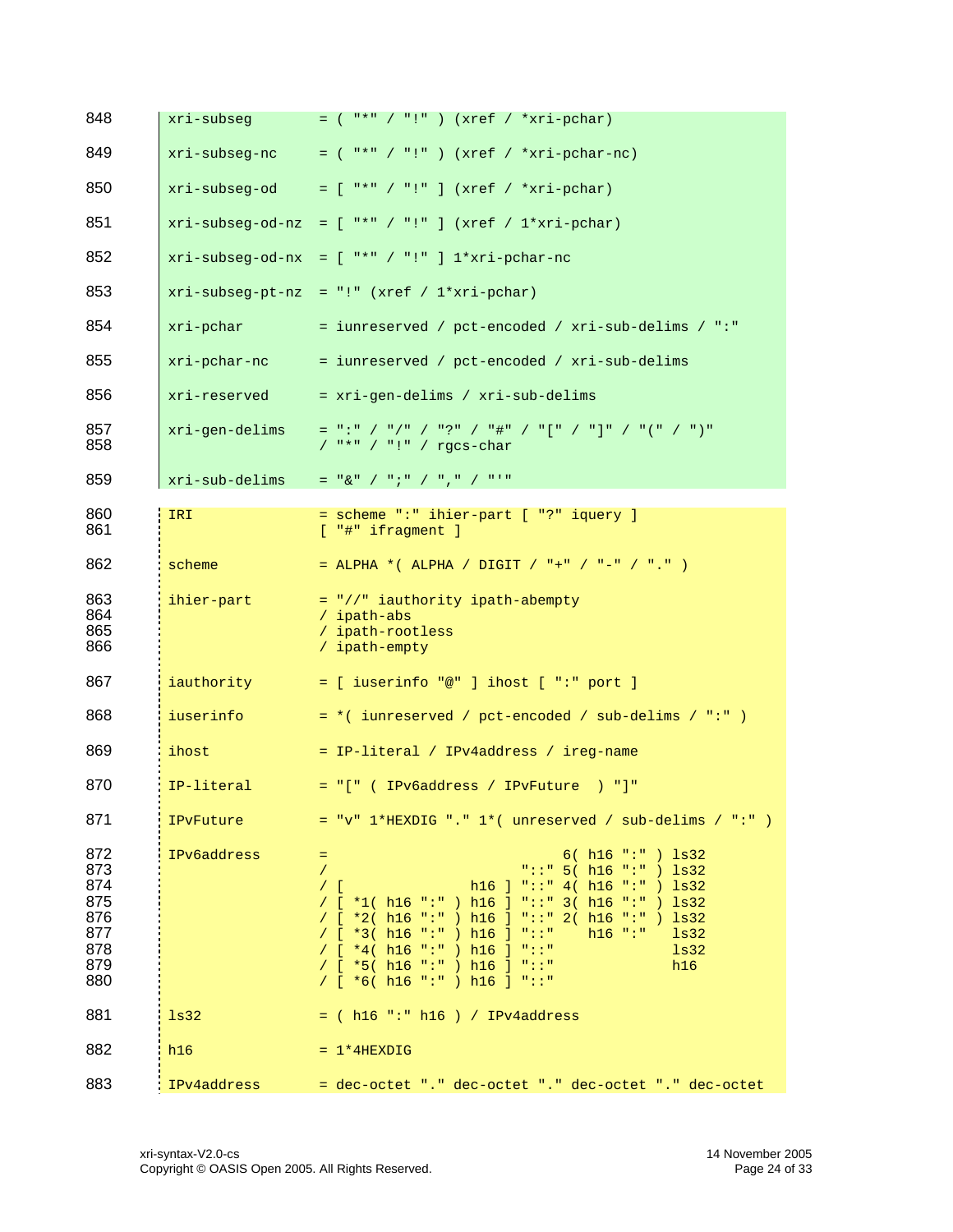| 884<br>885<br>886<br>887<br>888        | dec-octet      | $7.0 - 9$<br>$=$ $DIGIT$<br>$/$ $x31-39$ DIGIT<br>$7.10 - 99$<br>$/$ "1" 2DIGIT<br>$: 100 - 199$<br>/ "2" %x30-34 DIGIT ; 200-249<br>$/$ "25" $8x30-35$<br>$7250 - 255$                                                                                                                                                           |
|----------------------------------------|----------------|-----------------------------------------------------------------------------------------------------------------------------------------------------------------------------------------------------------------------------------------------------------------------------------------------------------------------------------|
| 889                                    | ireg-name      | $= *$ ( iunreserved / pct-encoded / sub-delims )                                                                                                                                                                                                                                                                                  |
| 890                                    | port           | $= *$ DIGIT                                                                                                                                                                                                                                                                                                                       |
| 891                                    |                | ipath-abempty $= *$ ( $*/"$ isegment)                                                                                                                                                                                                                                                                                             |
| 892                                    | ipath-abs      | = "/" [ isegment-nz *( "/" isegment ) ]                                                                                                                                                                                                                                                                                           |
| 893                                    | ipath-rootless | $=$ isegment-nz $*($ "/" isegment )                                                                                                                                                                                                                                                                                               |
| 894                                    | ipath-empty    | $= 0$ <ipchar></ipchar>                                                                                                                                                                                                                                                                                                           |
| 895                                    | isegment       | $= *ipchar$                                                                                                                                                                                                                                                                                                                       |
| 896                                    | isegment-nz    | $= 1*ipchar$                                                                                                                                                                                                                                                                                                                      |
| 897                                    | iquery         | $= *$ ( ipchar / iprivate / "/" / "?" )                                                                                                                                                                                                                                                                                           |
| 898                                    | iprivate       | $=$ $xE000-F8FF$ / $xF0000-FFFFD$ / $x100000-10FFFD$                                                                                                                                                                                                                                                                              |
| 899                                    | ifragment      | $= *$ ( ipchar / "/" / "?" )                                                                                                                                                                                                                                                                                                      |
| 900                                    | ipchar         | = iunreserved / pct-encoded / sub-delims / ":" / "@"                                                                                                                                                                                                                                                                              |
| 901                                    | iunreserved    | = ALPHA / DIGIT / "-" / "." / "_" / "~" / ucschar                                                                                                                                                                                                                                                                                 |
| 902                                    | pct-encoded    | $=$ "%" HEXDIG HEXDIG                                                                                                                                                                                                                                                                                                             |
| 903<br>904<br>905<br>906<br>907<br>908 | ucschar        | $=$ $xA0-D7FF$ / $xF900-FDCF$ / $xFDF0-FFFF$<br>/ %x10000-1FFFD / %x20000-2FFFD / %x30000-3FFFD<br>/ %x40000-4FFFD / %x50000-5FFFD / %x60000-6FFFD<br>/ %x70000-7FFFD / %x80000-8FFFD / %x90000-9FFFD<br>/ %xA0000-AFFFD / %xB0000-BFFFD / %xC0000-CFFFD<br>/ %xD0000-DFFFD / %xE1000-EFFFD                                       |
| 909                                    | reserved       | = gen-delims / sub-delims                                                                                                                                                                                                                                                                                                         |
| 910                                    | gen-delims     | $=$ ":" / "/" / "?" / "#" / "[" / "]" / "@"                                                                                                                                                                                                                                                                                       |
| 911<br>912                             | sub-delims     | $=$ "!" / "\$" / "&" / "'" / "(" / ")"<br>$\left( \begin{array}{cc} -n\,\ast\,n & / & n+1 \\ \end{array} \right) \left( \begin{array}{cc} -n\,\ast\,n & / & n \\ \end{array} \right) \left( \begin{array}{cc} -n\,\ast\,n & / & n+1 \\ \end{array} \right) \left( \begin{array}{cc} -n\,\ast\,n & / & n+1 \\ \end{array} \right)$ |
| 913                                    | unreserved     | = ALPHA / DIGIT / "-" / "." / "_" / "~"                                                                                                                                                                                                                                                                                           |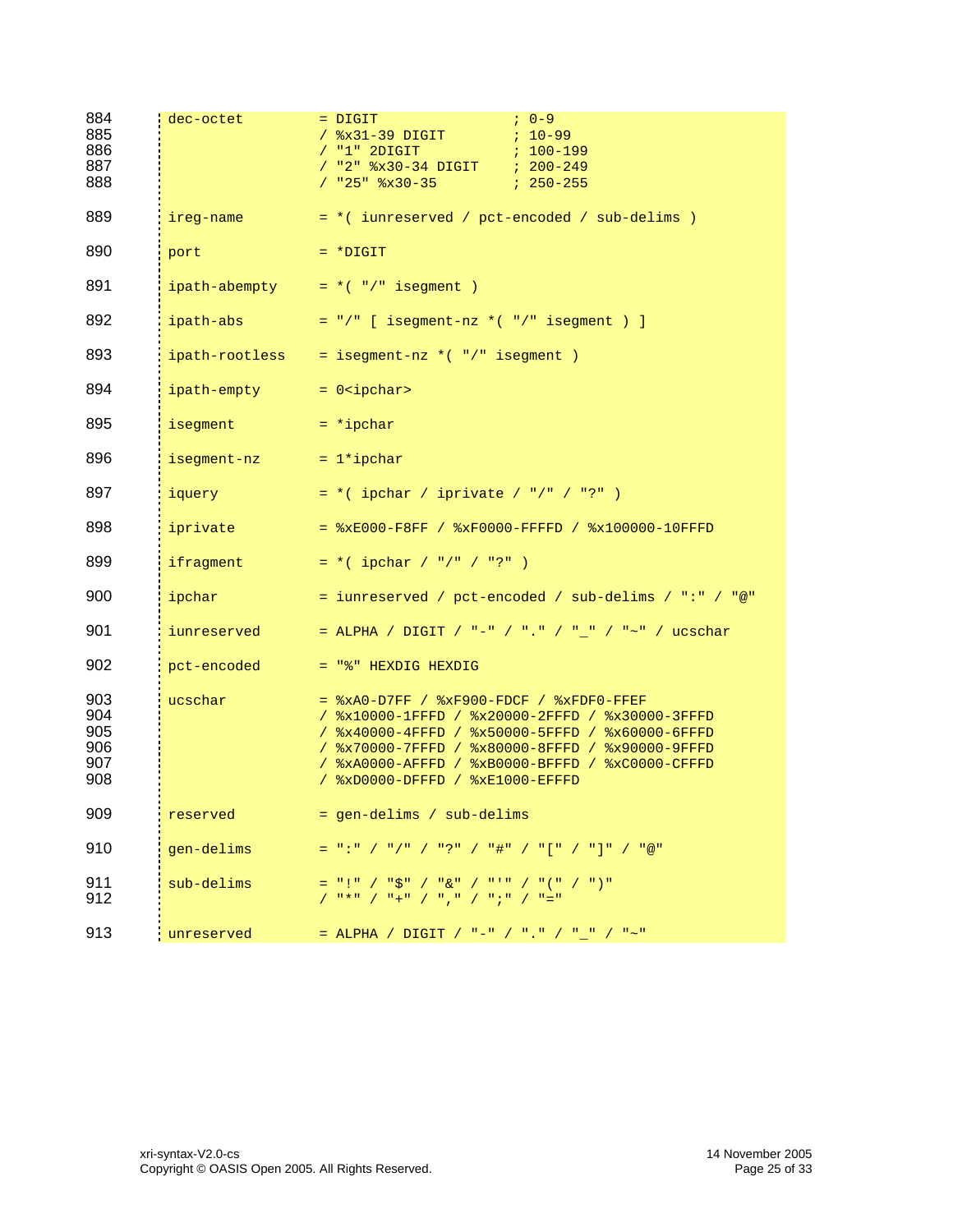# <span id="page-25-0"></span><sup>914</sup>**Appendix B. Transforming HTTP IRIs to XRIs**  915 **(Non-Normative)**

916 917 918 919 920 921 To leverage existing infrastructure, it may sometimes be useful to convert HTTP IRIs into XRIs. Because XRI syntax is, for the most part, a superset of generic IRI syntax, the majority of HTTP IRIs can be converted to valid XRIs simply by replacing the scheme name "http" with "xri". Generally the authority component of the resulting XRI will be properly interpreted as an IRI authority. There may be some cases, however, in which a legal authority component in an IRI will be interpreted as an XRI authority after this conversion. For example,

- 922 http://!!1/example
- 923 is a legal IRI. Converted to an XRI, it would become
- 924 xri://!!1/example

925 926 927 928 929 930 931 Because the authority segment "!!1" matches both the "xri-authority" and the "iauthority" ABNF productions, it would be interpreted as an XRI authority based on the "first-match-wins" rule used to resolve ambiguities in the ABNF. Section [2.2.1.2](#page-10-3) provides other examples of legal IRI authorities that would be interpreted as XRI authorities when used in an XRI. However these cases are unlikely to arise in practice since they typically result in an invalid URI when converted from an IRI. Special consideration must also be given to HTTP IRIs employing those characters in common to

932 933 934 935 936 937 938 both the "sub-delims" production of **[\[IRI\]](#page-21-3)** and the "xri-gen-delims" production of this specification, namely opening parenthesis ("("), closing parenthesis (")"), star ("\*"), bang ("!"), dollar sign ("\$"), plus sign ("+") and equals sign ("="). These characters are reserved as delimiters in HTTP IRIs but have no scheme-specific meaning (i.e., they are only used as delimiters in a manner defined by a local authority). In XRIs, however, these characters do have defined semantics that may or may not match the meaning intended by an IRI author. Conversion of such IRIs to XRIs must be handled on a case-by-case basis.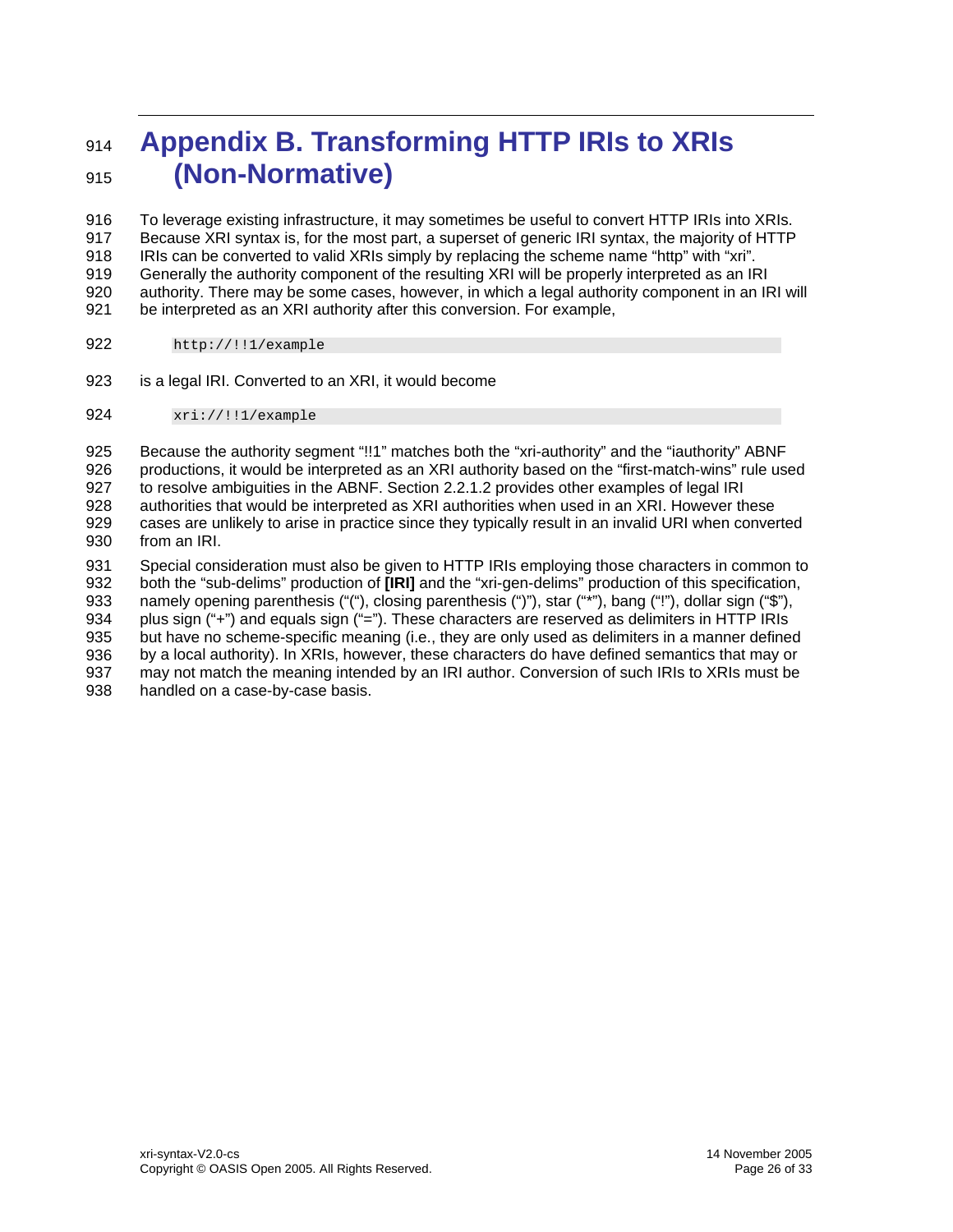# <span id="page-26-0"></span><sup>939</sup>**Appendix C. Glossary**

940 941 The following definitions are used in specifications from the OASIS XRI Technical Committee Note that this glossary supercedes the glossary in **[\[XRIReqs\]](#page-21-15)**.

### 942 **Absolute Identifier**

943 944 An identifier that refers to a resource independent of the current context, i.e., one that establishes a global context. Mutually exclusive with "Relative Identifier."

# 945 **Abstract Identifier**

- 946 An identifier that is not directly resolvable to a resource, but is either:
- 947 948 a) a self-reference, because it completely represents a non-network resource and is not further resolvable (see "Self-Reference"), or
- 949 950 b) an indirect reference to a resource, because it must first be resolved to another identifier (either a concrete identifier or another abstract identifier.)
- 951 952 953 954 A URN as described in **[\[RFC2141\]](#page-21-4)** is one kind of abstract identifier. Compared to concrete identifiers, abstract identifiers permit additional levels of indirection in referencing resources, which can be useful for a variety of purposes, including persistence, equivalence, human-friendliness, and data protection.

### 955 **Authority (or Identifier Authority)**

- 956 957 958 959 960 961 962 In the context of identifiers, an authority is a resource that assigns identifiers to other resources. Note that in URI syntax as defined in **[\[URI\]](#page-21-2)**, the "authority" production refers explicitly to the top-level authority identified by the segment beginning with "//". Since XRI syntax supports unlimited federation, the term "authority" can technically refer to an identifier authority at any level. However, in the "xri-authority" and "iauthority" productions (section [2.2.1](#page-9-2)), it explicitly refers to the top-level identifier authority. See also "IRI Authority" and "XRI Authority"
- 964 965 966 967 In the context of identifier resolution, an authority is a resource (typically a server) that responds to resolution requests from another resource (typically a client). From this perspective, each sub-segment in the authority segment of an XRI identifies a separate authority.

#### 968 **Base Identifier**

963

969 970 An absolute identifier that identifies a context for a relative identifier. Changing the base identifier changes the context of the relative identifier. See "Relative Identifier."

#### 971 **Canonical Form**

972 973 The form of an identifier after applying transformation rules for the purpose of determining equivalence. See also "Normal Form".

# 974 **Community (or Identifier Community)**

975 976 977 A set of resources that share a common identifier authority, often (but not always) a common root authority. Technically, a set of resources whose identifiers form a directed graph or tree.

#### 978 **Concrete Identifier**

979 980 981 982 An identifier that can be directly resolved to a resource or resource representation, rather than to another identifier. Examples include the MAC address of a networked computer and a phone number that rings directly to a specific device. All concrete identifiers are intended to be resolvable. Contrast with "Abstract Identifier."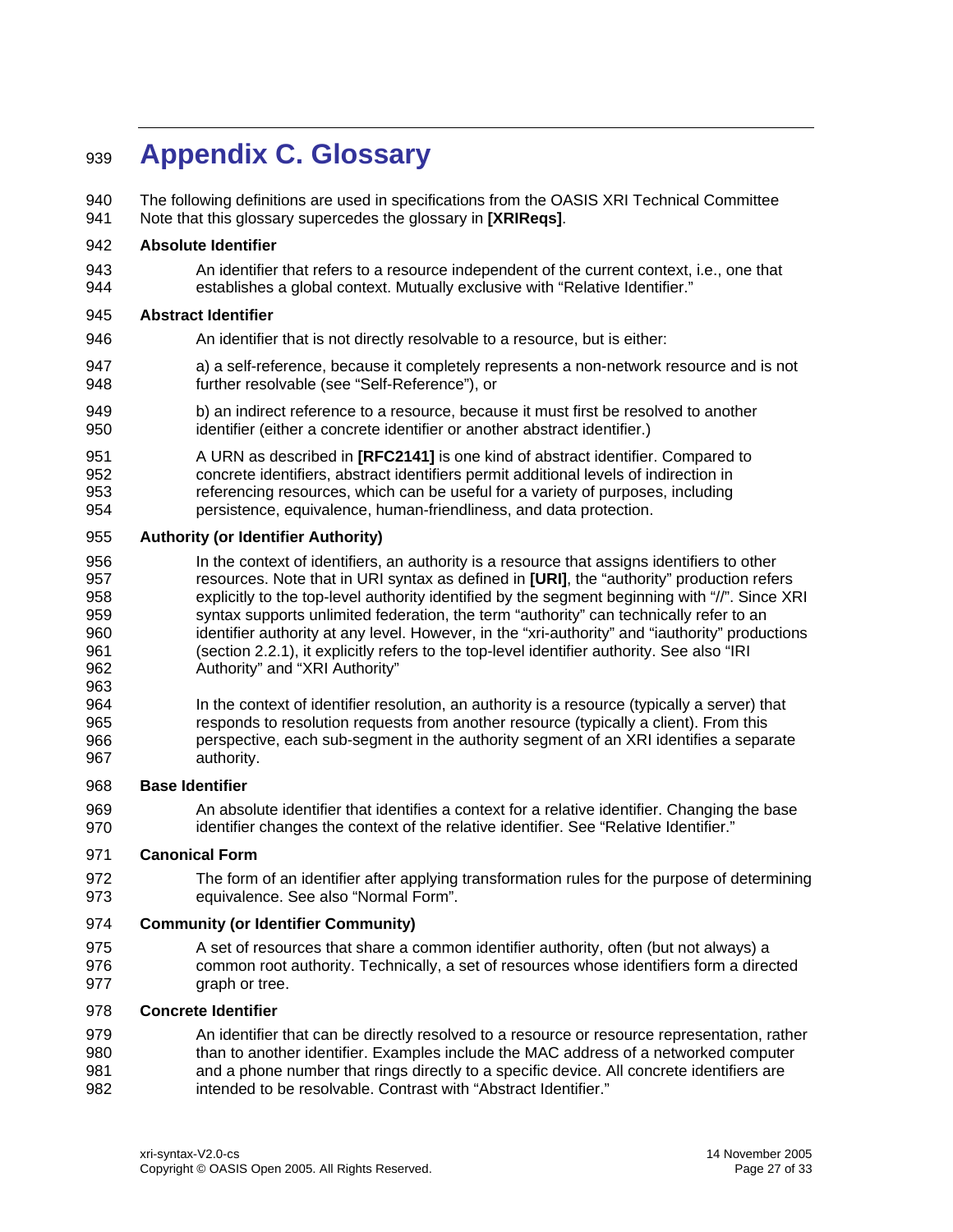# 983 **Context (or Identifier Context)**

984 985 986 987 988 989 The resource of which an identifier is an attribute. For example, in the string of identifiers "a/b/c", the context of the identifier "b" is the resource identified by "a/", and the context of the identifier "c" is the resource identified by "a/b/". Since multiple resources may assign an identifier for a target resource, the resource can be said to be identified in multiple contexts. For absolute identifiers, the context is global, i.e., there is a known starting point, or root. For relative identifiers, the context is implicit. See also "Base Identifier."

### 990 **Cross-reference**

991 992 993 994 995 996 997 998 999 An identifier assigned in one context that is reused in another context. Cross-references enable the expression of polyarchical relationships (relationships that cross multiple hierarchies – see "Polyarchy".) Cross-references can be used to identify logically equivalent resources in different domains, authorities, or physical locations. For example, a cross-reference may be used to identify the same logical invoice stored in two accounting systems (the originating system and the receiving system), the same logical Web document stored on multiple proxy servers, the same logical datatype used in multiple databases or XML schemas, or the same logical concept used in multiple taxonomies or ontologies.

1000 1001 1002 1003 1004 1005 In XRI syntax, cross-references are syntactically delimited by enclosing them in parentheses. This is analogous to enclosing a word or phrase in quotation marks in a natural language, such as English, to indicate that the author is referring to it independent of the current context. For example, the phrase "love bird" is quoted in this sentence to indicate that we are *mentioning,* rather than *using,* the phrase - that is, we are referring to it independent of the context of this glossary.

#### 1006 **Delegated Identifier**

1007 1008 1009 A multi-segment identifier in which segments are assigned by more than one identifier authority. Namespace authority is delegated from one identifier authority to the next. Mutually exclusive with "Local Identifier."

#### 1010 **Federated Identifier**

1011 1012 A delegated identifier that spans multiple independent identifier authorities. See also "Delegated Identifier."

#### 1013 **Global Context Symbol (GCS)**

1014 1015 A reserved character used at the start of the authority segment of an XRI to establish the global context of an XRI authority. See section [2.2.1.2](#page-9-1).

# 1016 **Hierarchy**

1017 1018 1019 1020 A branching tree structure in which all primary relationships are parent-child. (Sibling relationships in a hierarchy are secondary, derived from the parent-child relationships.) URI and IRI syntax has explicit support for hierarchical paths. XRI syntax supports both hierarchical and polyarchical paths. See "Polyarchy" and "Cross-reference."

#### 1021 **Human-Friendly Identifier (HFI)**

1022 1023 1024 An identifier containing words or phrases intended to convey meaning in a specific human language and therefore be easy for people to remember and use. Contrast with "Machine-Friendly Identifier."

# 1025 **Identifier**

1026 1027 1028 1029 1030 Per **[\[URI\]](#page-21-2)**, anything that "embodies the information required to distinguish what is being identified from all other things within its scope of identification." In UML terms, an identifier is an attribute of a resource (the identifier context) that forms an association with another resource (the identifier target). The general term "identifier" does not specify whether the identifier is abstract or concrete, absolute or relative, persistent or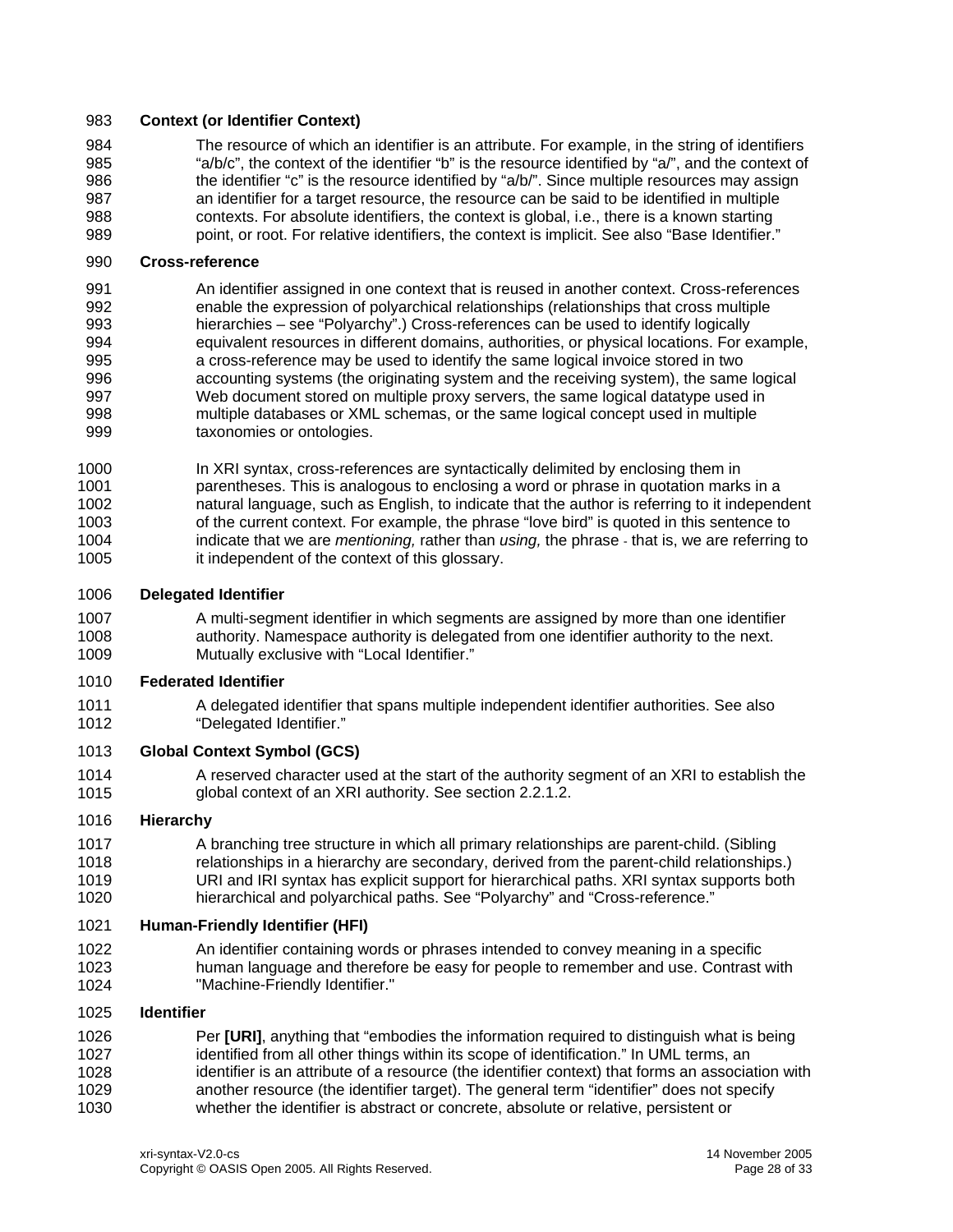1031 1032 reassignable, human-friendly or machine-friendly, delegated or local, hierarchical or polyarchical, or resolvable or self-referential.

### 1033 **I-name**

1034 1035 An informal term used to refer to a reassignable XRI; more specifically, an XRI in which at least one sub-segment is reassignable.

### 1036 **I-number**

1037 1038 1039 An informal term used to refer to a persistent XRI; more specifically, an XRI in which all sub-segments are persistent. Note that a persistent XRI is not required to be numeric—it may be any text string meeting the XRI ABNF requirements.

### 1040 **IRI (Internationalized Resource Identifier)**

1041 1042 1043 1044 1045 IRI is a specification for internationalized URIs developed by the W3C. IRIs specify how to include characters from the Universal Character Set (Unicode/ISO10646) in URIs. The IRI specification **[\[IRI\]](#page-21-3)** provides a mapping from IRIs to URIs, which allows IRIs to be used instead of URIs where appropriate. This XRI specification defines a similar transformation from XRIs to IRIs for the same reason.

# 1046 **IRI Authority**

1047 1048 1049 An identifier authority (see "Authority") represented by the authority segment of an XRI that does not match the "xri-authority" production but matches the "iauthority" production from **[\[IRI\]](#page-21-3)**. See section [2.2.1.3](#page-10-2). Mutually exclusive with "XRI Authority".

### 1050 **Local Identifier**

1051 1052 1053 Any identifier, or any set of segments in a multi-segment identifier, that is assigned by the same identifier authority. Each of these segments is local to that authority. Mutually exclusive with "Delegated Identifier."

### 1054 **Machine-Friendly Identifier (MFI)**

1055 1056 1057 1058 An identifier containing digits, hexadecimal values, or other character sequences optimized for efficient machine indexing, searching, routing, caching, and resolvability. MFIs generally do not contain human semantics. Compare with "Human-Friendly Identifier."

# 1059 **Normal Form**

1060 1061 1062 1063 The character-by-character format of an identifier after encoding, escaping, or other character transformation rules have been applied in order to satisfy syntactic requirements. Three normal forms are defined for XRIs—XRI-normal form, IRI-normal form, and URI-normal form. See section [2.3.1](#page-12-1) for details. See also "Canonical Form".

#### 1064 **Path**

1065 1066 1067 The relationships between resources defined by a multi-segment identifier. In less strict contexts, the word "path" often refers to the multi-segment identifier itself, or to the resources it represents (such as filesystem directories).

# 1068 **Persistent Identifier**

1069 1070 1071 1072 1073 1074 An identifier that is permanently assigned to a resource and intended never to be reassigned to another resource - even if the original resource goes off the network, is terminated, or ceases to exist. A URN as described in **[\[RFC2141\]](#page-21-4)** is an example of a persistent identifier. Persistent identifiers tend to be machine-friendly identifiers, since human-friendly identifiers often reflect human semantic relationships that may change over time. Mutually exclusive with "Reassignable Identifier."

#### 1075 **Polyarchy**

1076 1077 A treelike structure composed of multiple intersecting hierarchies in which primary relationships can cross hierarchies. A polyarchy allows one member to be connected or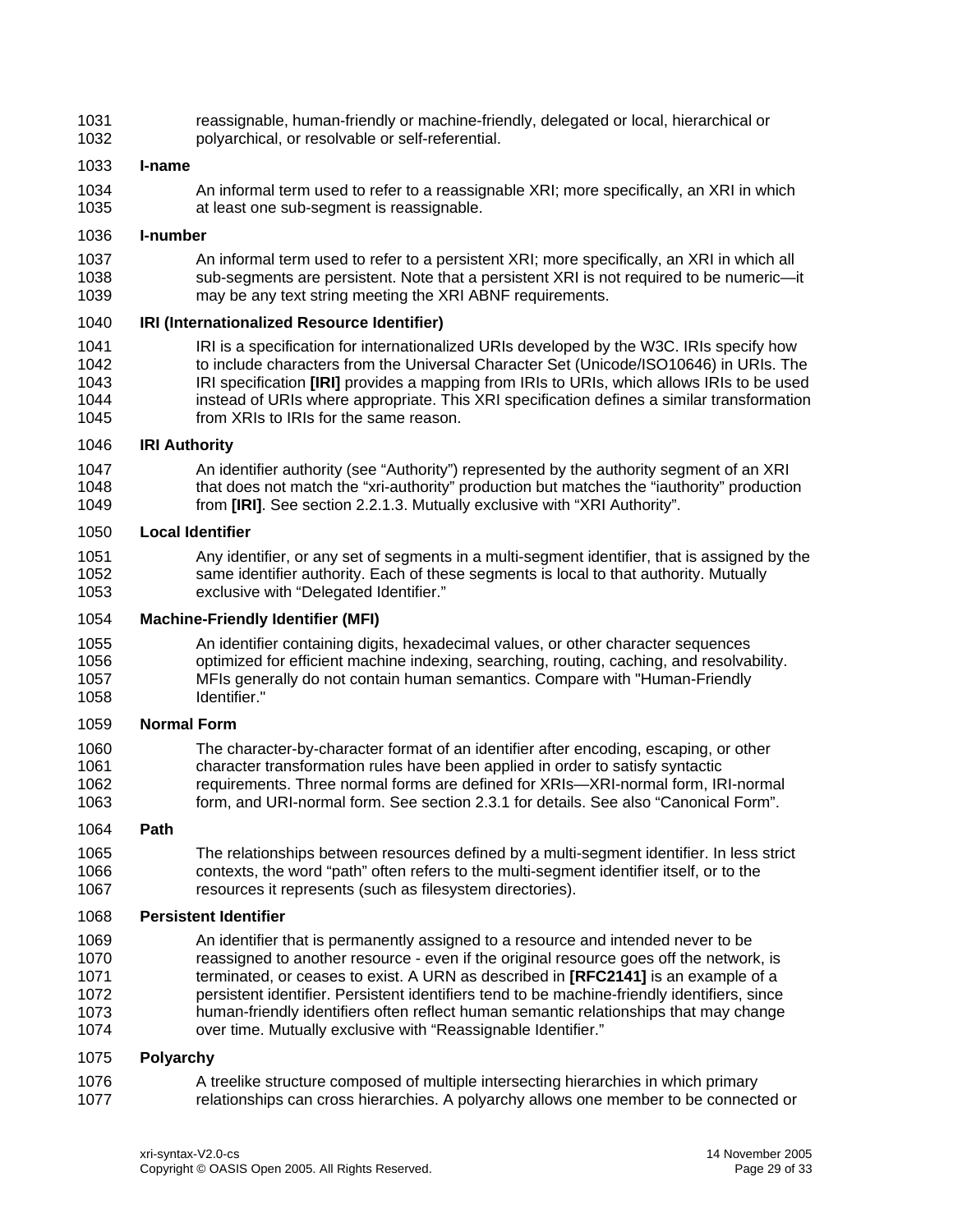1078 1079 1080 linked to any other. In contrast to a web, however, the overall structure tends to remain strongly hierarchical. XRIs support polyarchic paths through the use of cross-references. See also "Cross-reference" and "Hierarchy".

# 1081 **Reassignable Identifier**

1082 1083 1084 1085 1086 1087 An identifier that may be reassigned from one resource to another. Example: the domain name "example.com" may be reassigned from ABC Company to XYZ Company, or the email address "mary@example.com" may be reassigned from Mary Smith to Mary Jones. Reassignable identifiers tend to be human-friendly because they often represent the potentially transitory mapping of human semantic relationships onto network resources or resource representations. Mutually exclusive with "Persistent Identifier."

# 1088 **Relative Identifier**

1089 1090 1091 1092 1093 1094 An identifier that refers to a resource only in relationship to a particular context (for example, the current community, the current document, or the current position in a delegated identifier). If the context changes, the identifier's meaning also changes. A relative identifier can be converted into an absolute identifier by combining it with a base identifier (an absolute identifier that is used to identify a context). See "Base Identifier". Mutually exclusive with "Absolute Identifier."

# 1095 **Resolvable Identifier**

1096 1097 1098 An identifier that references a network resource or resource representation and that can be dereferenced using a resolution protocol or other mechanism into a network endpoint for communicating with the target resource. Mutually exclusive with "Self-Reference."

# 1099 **Resource**

1100 1101 1102 1103 1104 Per **[\[URI\]](#page-21-2)**, "anything that can be named or described." Resources are of two types: network resources (those that are network-addressable) and non-network resources (those that exist entirely independent of a network). Network resources are themselves of two types: physical resources (resources physically attached to or operating on the network) or resource representations (see "Resource Representation").

# 1105 **Resource Representation**

1106 1107 1108 1109 A network resource that represents the attributes of another resource. A resource representation may represent either another network resource (such as a machine, service, application, file, or digital object) or a non-network resource (such as a person, organization, or concept).

# 1110 **Segment (or Identifier Segment)**

1111 1112 1113 1114 1115 1116 Any syntactically delimited component of an identifier. In generic URI syntax, all segments after the authority portion are delimited by forward slashes ("/segment1/segment2/…"). In XRI syntax, slash segments can be further subdivided into sub-segments called *star segments* (for reassignable identifiers) and *bang segments* (for persistent identifiers). See section [2.2.3](#page-11-1). XRI also supports another type of segment called a cross-reference, which is enclosed in parentheses. See "Cross-Reference".

# 1117 **Self-Reference (or Self-Referential Identifier)**

- 1118 1119 1120 1121 1122 An identifier which is itself the representation of the resource it references. Selfreferences are typically used to represent non-network resources (e.g., "love", "Paris", "the planet Jupiter") in contexts where an identifier is not intended to be resolved to a separate network representation of that resource. The primary purpose of self-references is to establish equivalence across contexts (see "Cross-References"). Mutually exclusive
- 1123 with "Resolvable Identifier."

# 1124 **Sub-segment**

1125 1126 A syntactically delimited component of an identifier segment (see "Segment"). While URI and IRI syntax define only segments, XRI syntax defines both segments and sub-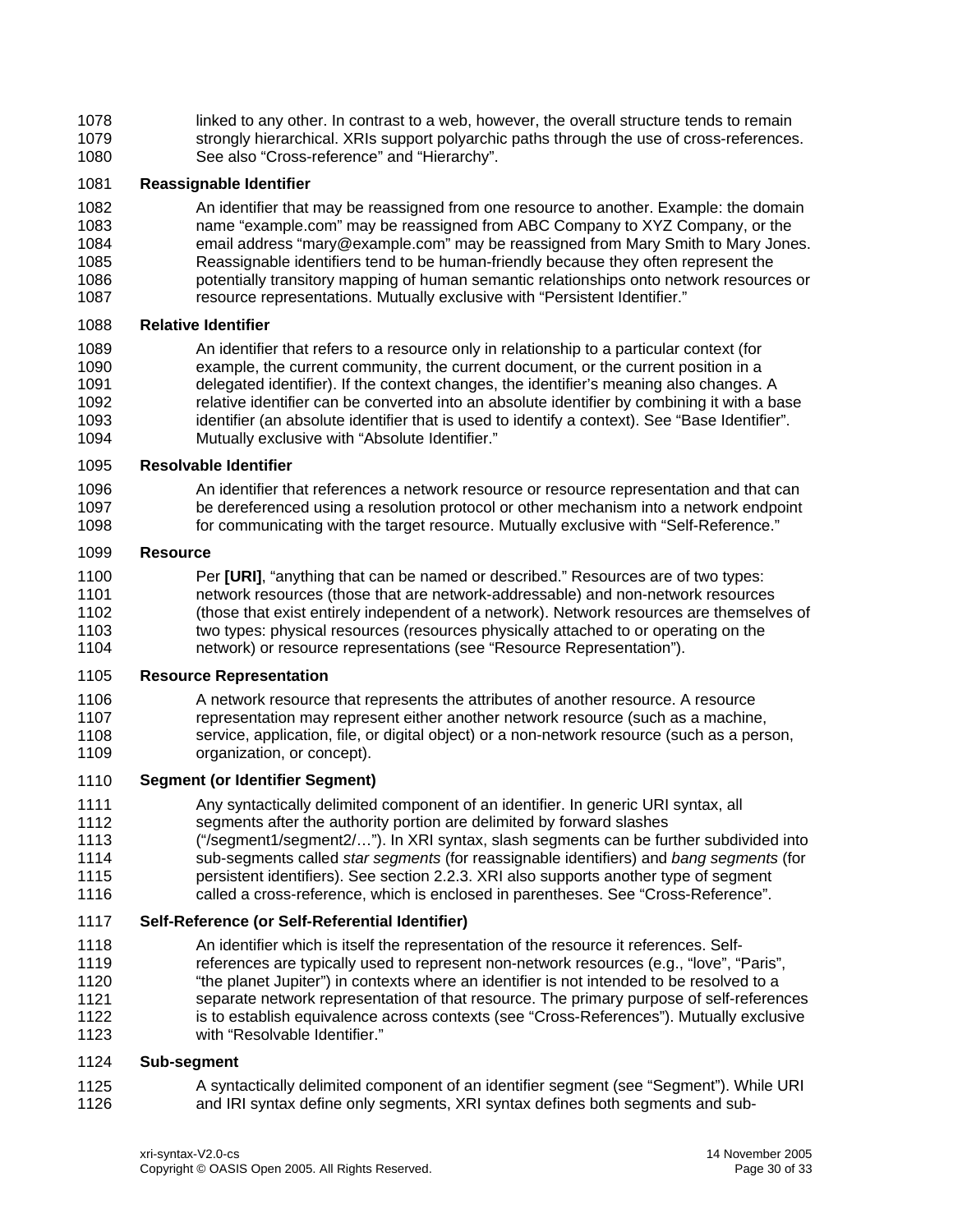segments. XRI sub-segments are used to distinguish between persistent identifiers, reassignable identifiers, and cross-references. See sections [2.2.2](#page-10-1) and [2.2.3](#page-11-1). 1127 1128

# 1129 **Synonym (or Identifier Synonym)**

1130 1131 An identifier that is asserted by an identifier authority to be equivalent to another identifier not because of strict literal equivalence, but because it resolves to the same resource.

# 1132 **Target (or Identifier Target)**

1133 1134 The resource referenced by an identifier. A target may be either a network resource (including a resource representation) or a non-network resource.

# 1135 **URI (Uniform Resource Identifier)**

1136 1137 1138 The standard identifier used in World Wide Web architecture. Starting in 1998, RFC 2396 has been the authoritative specification for URI syntax. In January 2005 it was superseded by RFC 3986 **[\[URI\]](#page-21-2)**.

# 1139 **XDI (XRI Data Interchange)**

1140 1141 1142 A generalized, extensible service for sharing, linking, and synchronizing XML data and metadata associated with XRI-identified resources. XDI is being developed by the OASIS XDI Technical Committee [\(http://www.oasis-open.org/committees/xdi\)](http://www.oasis-open.org/committees/xdi).

# 1143 **XRI Authority**

1144 1145 1146 An identifier authority (see "Authority") represented by the authority segment of an XRI that begins with either a global context symbol or a cross-reference. See section [2.2.1.1](#page-9-3). Mutually exclusive with "IRI Authority."

# 1147 **XRI Reference**

1148 1149 1150 1151 A term that includes both absolute and relative XRIs. Used in the same way as "URI reference" and "IRI reference." Note that to transform an XRI reference into an XRI, it must first be converted to absolute form, which in the case of a relative XRI requires the use of a base XRI to establish context.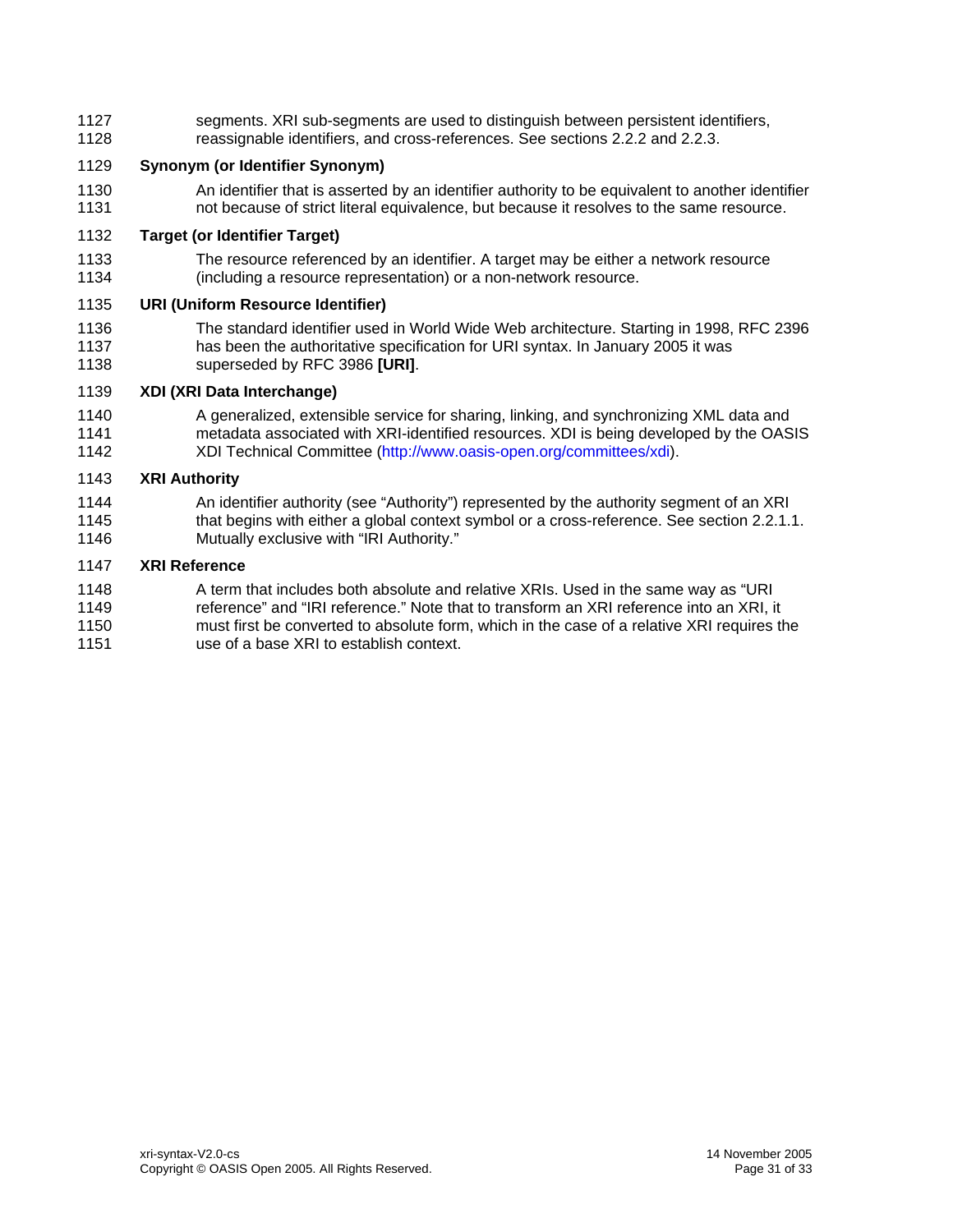# <span id="page-31-0"></span><sup>1152</sup>**Appendix D. Acknowledgments**

1153 1154 The editors would like to acknowledge the contributions of the OASIS XRI Technical Committee, whose voting members at the time of publication were:

1155 1156 1157 1158 1159 1160 1161 1162 1163 1164 1165 1166 1167 1168 1169 1170 1171 1172 1173 1174 1175 1176 1177 1178 1179 1180 1181 1182 1183 1184 1185 1186 1187 1188 1189 1190 1191 1192 1193 1194 1195 1196 1197 • Geoffrey Strongin, Advanced Micro Devices • Ajay Madhok, AmSoft Systems • William Barnhill, Booz Allen and Hamilton • Drummond Reed, Cordance Corporation • Marc Le Maitre, Cordance Corporation • Dave McAlpin, Epok • Loren West, Epok • Chetan Sabnis, Epok • Paul Trevithick • Les Chasen, NeuStar • Peter Davis, NeuStar • Trung Tran, NeuStar • Ning Zhang, NeuStar • Masaki Nishitani, Nomura Research • Nat Sakimura, Nomura Research • Tetsu Watanabe, Nomura Research • Owen Davis, PlaNetwork • Victor Grey, PlaNetwork • Fen Labalme, PlaNetwork • Mike Lindelsee, Visa International • Gabriel Wachob, Visa International • Dave Wentker, Visa International • Bill Washburn, XDI.ORG The editors also would like to acknowledge the following people for their contributions to previous versions of the OASIS XRI specifications (affiliations listed for OASIS members): Thomas Bikeev, EAN International; Krishna Sankar, Cisco; Winston Bumpus, Dell; Joseph Moeller, EDS; Steve Green, Epok; Lance Hood, Epok; Adarbad Master, Epok; Davis McPherson, Epok; Phillipe LeBlanc, GemPlus; Jim Schreckengast, Gemplus; Xavier Serret, Gemplus; John McGarvey, IBM; Reva Modi, Infosys; Krishnan Rajagopalan, Novell; Tomonori Seki, NRI; James Bryce Clark, OASIS; Marc Stephenson, TSO; Mike Mealling, Verisign; Rajeev Maria, Visa International; Terence Spielman, Visa International; John Veizades, Visa International; Lark Allen, Wave Systems; Michael Willett, Wave Systems; Matthew Dovey; Eamonn Neylon; Mary Nishikawa; Lars Marius Garshol; Norman Paskin; Bernard Vatant. A special acknowledgement to Jerry Kindall (Epok) for a full editorial review. Also, the authors of and contributors to the following documents and specifications are acknowledged for the intellectual foundations of the XRI specification: • RFC 1737 • RFC 2616 • RFC 2718 • RFC 3986 (STD 66) and its predecessor, RFC 2396 • RFC 3987 • XNS